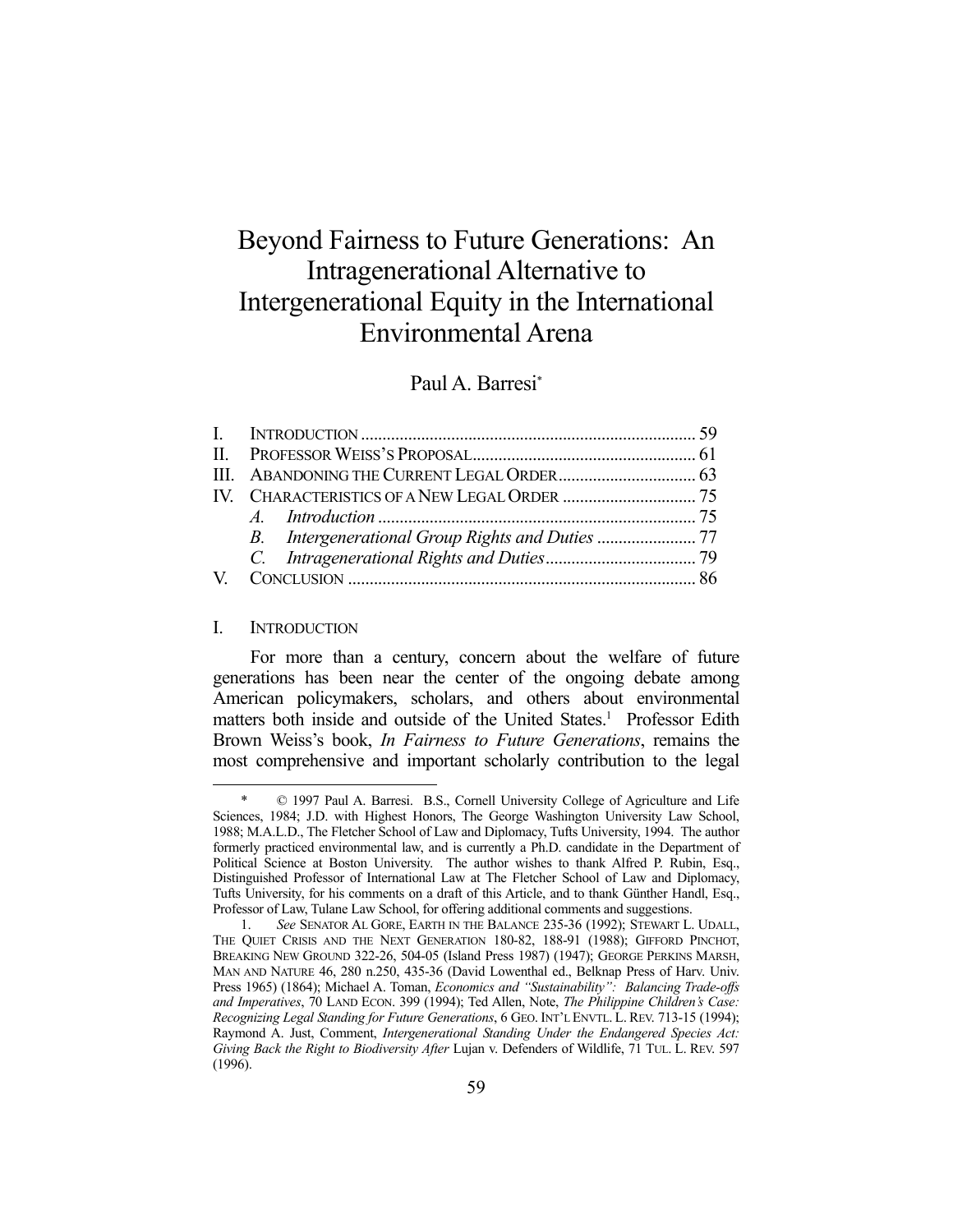aspects of this debate*.* 2 As the title of her book suggests, Professor Weiss is concerned primarily with ensuring the well-being of future generations by preventing this or any successor generation from squandering the natural and cultural resources of the planet.<sup>3</sup> She expresses this concern in the form of a call for "intergenerational equity," by which she means a minimum level of equality among generations in the richness of the natural and cultural resource base inherited by each generation from previous generations.4 At the core of Professor Weiss's proposal is the following proposition:

We, as a species, hold the natural and cultural environment of our planet in common, both with other members of the present generation and with other generations, past and future. At any given time, each generation is both a custodian or trustee of the planet for future generations and a beneficiary of its fruits. This imposes obligations upon us to care for the planet and gives us certain rights to use it.5

From this basic proposition Professor Weiss derives an array of rights and duties, some of which are intergenerational and some of which are intragenerational. She also proposes several strategies for implementing her proposal.

 This Article critiques Professor Weiss's proposal, and offers an alternative that would accomplish the same goals but would be more likely to attract the support of the Western industrial democracies, which must be in the vanguard of any effort to achieve intergenerational equity in environmental matters if that effort is to succeed.6 Part II of this Article summarizes Professor Weiss's proposal and identifies one major question that it leaves unanswered. Part III argues that the theoretical foundation on which Professor Weiss's proposal rests is flawed with major Western cultural and legal traditions, in that it is inconsistent and proposes an alternative theoretical foundation that does not suffer from this flaw. Part

 <sup>2.</sup> EDITH BROWN WEISS, IN FAIRNESS TO FUTURE GENERATIONS (1989) [hereinafter WEISS]; *see also* Edith Brown Weiss, *Intergenerational Equity: Toward an International Legal Framework*, *in* GLOBAL ACCORD 333 (Nazli Choucri ed., 1993); Edith Brown Weiss, *In Fairness to Future Generations*, 8 AM. U. J. INT'L L. & POL'Y 19 (1992); Edith Brown Weiss, *Our Rights and Obligations to Future Generations for the Environment*, 84 AM. J. INT'L L. 198 (1990); Edith Brown Weiss, *Intergenerational Equity in International Law*, 1987 PROC. ANN. MEETING AM. SOC'Y INT'L L. 126; Edith Brown Weiss, *The Planetary Trust: Conservation and Intergenerational Equity*, 11 ECOLOGY L.Q. 495 (1984); Edith Brown Weiss, *In Fairness to Future Generations*, ENVIRONMENT, Apr. 1990, at 7.

 <sup>3.</sup> *See* WEISS, *supra* note 2, at 1-2.

 <sup>4.</sup> *See id.* at 23-25.

 <sup>5.</sup> *Id.* at 17 (footnote omitted).

 <sup>6.</sup> Although this Article is couched primarily in terms of achieving equity for future generations in *environmental* matters, most of its arguments would apply equally well to achieving equity for future generations in cultural matters.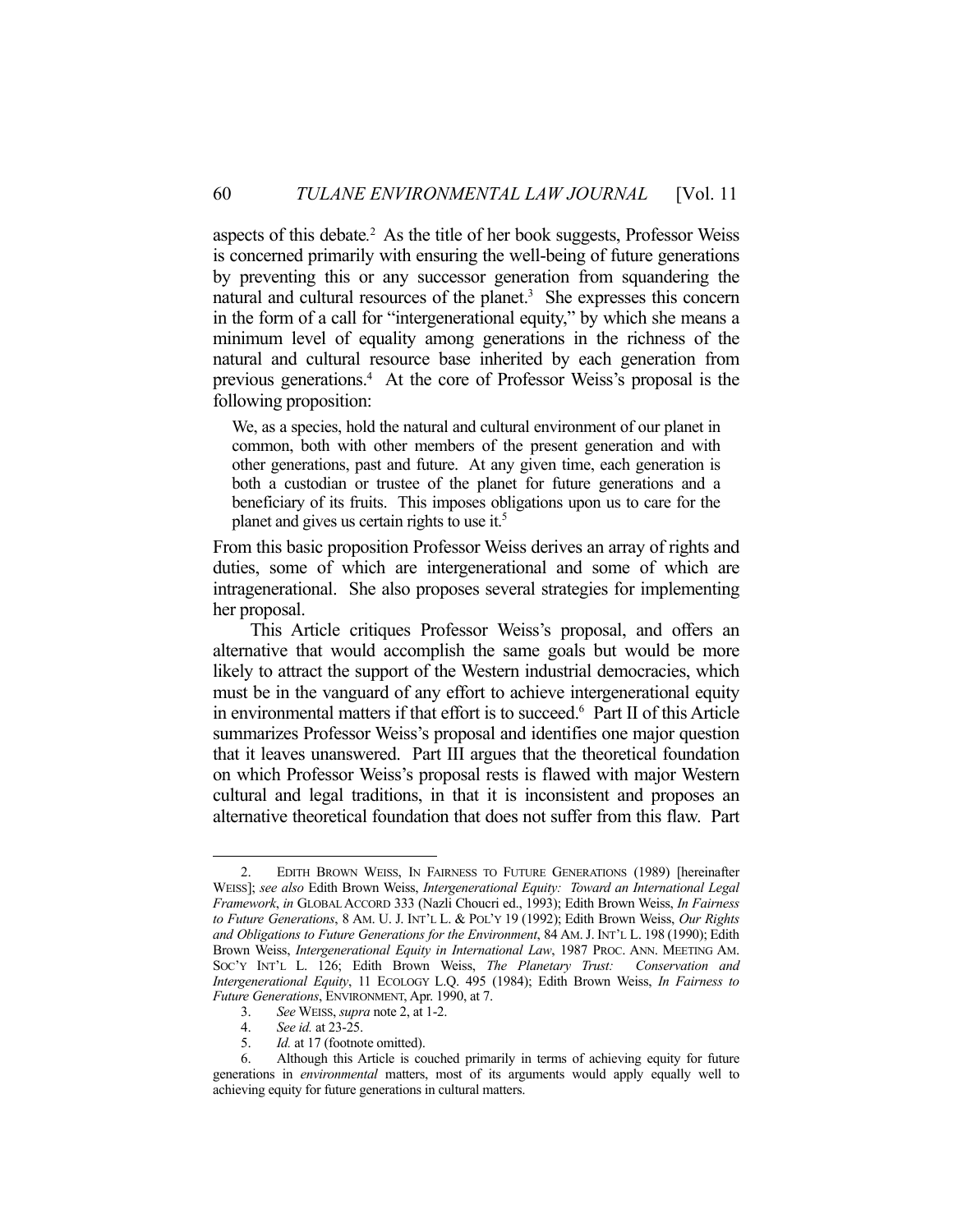IV describes the new legal order that this alternative theoretical foundation implies. The Article concludes with some additional observations about the likelihood that intergenerational equity in environmental matters can and will be achieved.

#### II. PROFESSOR WEISS'S PROPOSAL

 Professor Weiss's proposal incorporates an array of rights and duties, some of which are intergenerational and some of which are intragenerational. At the highest level of generality, every generation has two intergenerational duties: (1) a duty to pass on the Earth to the next generation in as good a condition as it was when that generation first received it and (2) a duty to repair any damage caused by any failure of previous generations to do the same.<sup>7</sup> Every generation owes these duties to future generations as a class, irrespective of nationality. $8$  From these duties, Professor Weiss derives three more specific principles of intergenerational equity, which incorporate one right and four duties. According to these three principles, every generation should have a right to inherit the Earth in a condition comparable to that enjoyed by previous generations.<sup>9</sup> In addition, every generation should be required to:

(1) conserve the diversity of the Earth's natural and cultural resource base;

(2) conserve environmental quality so that the Earth may be passed on to the next generation in as good a condition as it was in when it was received from the previous generation;

(3) provide all members with equitable access to the resource base inherited from past generations; and

(4) conserve this equitable access for future generations.<sup>10</sup>

In other words, every generation should be required to practice "sustainable development," defined as "development that meets the needs of the present without compromising the ability of future generations to meet their own needs."11

 Not all countries, however, are wealthy enough to practice sustainable development. For this reason, Professor Weiss articulates an *intra*generational duty. Wealthier countries and communities are obliged to help finance the efforts of poorer countries and communities to comply with their intergenerational duties, to assist them in gaining access to the

 <sup>7.</sup> *See id.* at 23-26.

 <sup>8.</sup> *See id.* at 26.

 <sup>9.</sup> *See id.* at 38; *see also id.* at 97.

 <sup>10.</sup> *See id.* at 38.

 <sup>11.</sup> *Id.* at 39 (quoting COMMISSION ON ENVIRONMENT & DEVELOPMENT, OUR COMMON FUTURE 43 (1987)).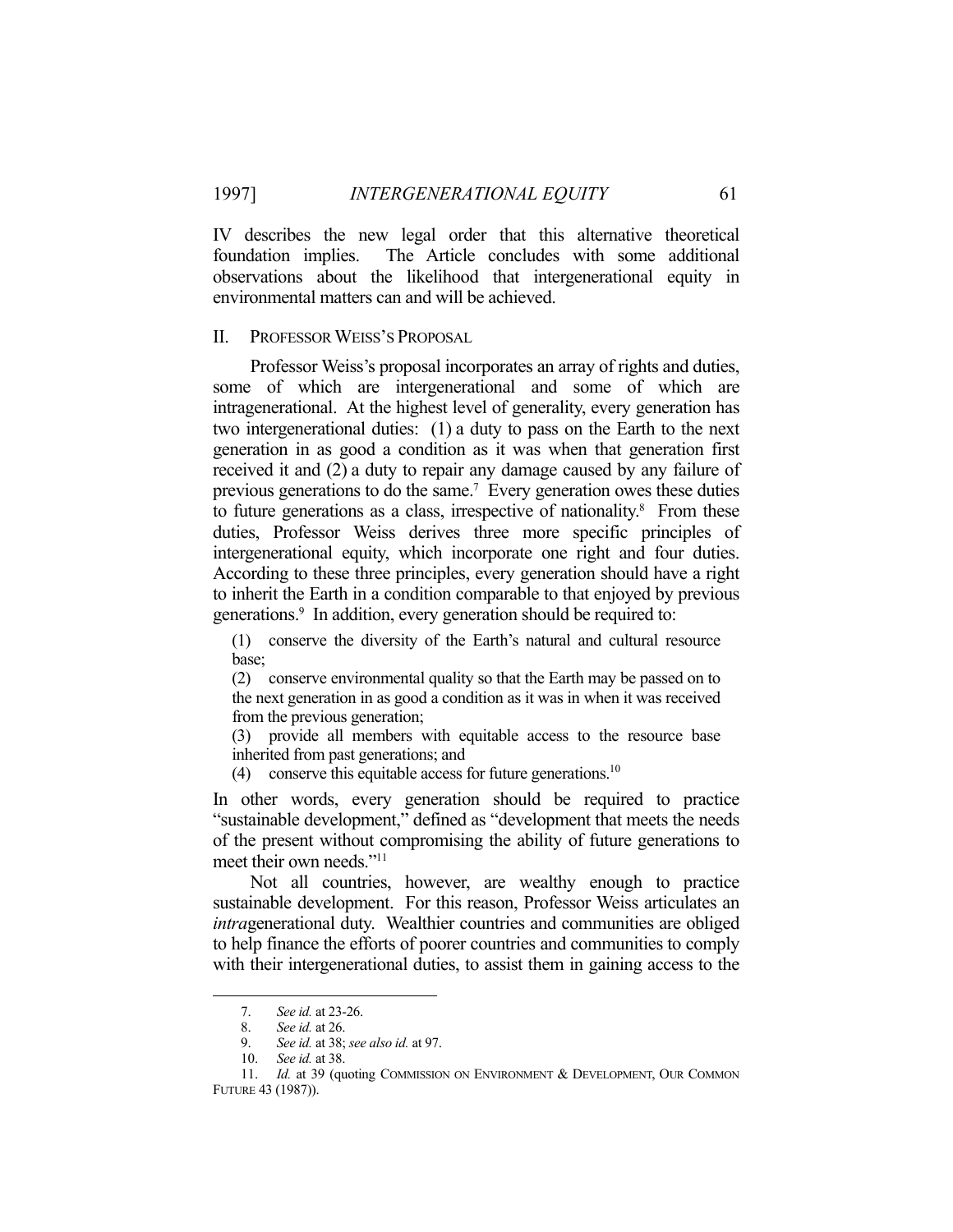planetary legacy left by previous generations, and to help protect them from environmental harm.<sup>12</sup>

 All of the rights and duties described so far, whether intergenerational or intragenerational, are *group* rights and duties.13 These rights and duties attach to collectivities of members of each generation.<sup>14</sup> Professor Weiss's proposal also embraces a number of individual rights and duties.15 These rights and duties are intragenerational. They correspond to the intergenerational group rights and duties, and are derived from them.<sup>16</sup> For example, members of the present generation have an individual right of access to the natural and cultural resource legacy left to them by previous generations, and an individual duty to ensure that wealthier members of the present generation assist poorer members to gain that access.<sup>17</sup> This right and this duty correspond to the right and this duty incorporated in the intergenerational principle of equitable resource access.18

 After having sketched out this framework of general rights and duties, Professor Weiss goes on to enumerate a plethora of specific rights and duties derived from the general ones, and argues that these specific rights and duties should be codified as law.19 The principle of intergenerational equity that incorporates a duty to conserve the natural and cultural resource base, for example, implies a more specific duty to develop more efficient resource extraction and consumption techniques.<sup>20</sup>

 Professor Weiss also offers several strategies for implementing her proposal.21 As an initial matter, she envisions states serving as guarantors of the relevant rights and duties.<sup>22</sup> With that in mind, she proposes a number of innovative implementation strategies.<sup>23</sup> One of the most important of these strategies would involve establishing one or more Planetary Rights Commissions, which would function in a manner similar to the commissions established under various international human rights conventions.24 These commissions would provide an international forum for states—as guarantors of the rights and duties in Professor Weiss's

 <sup>12.</sup> *See id.* at 27-28.

 <sup>13.</sup> *See id.* at 45, 96-99.

 <sup>14.</sup> *See id.*

 <sup>15.</sup> *See id.* at 45, 97.

 <sup>16.</sup> *See id.*

 <sup>17.</sup> *See id.* at 43-45.

<sup>18.</sup> *See id.* at 43-45, 47.<br>19. *Id.* at 47-117, 164-6.

<sup>19.</sup> *Id.* at 47-117, 164-65.<br>20. *See id.* at 50-51.

 <sup>20.</sup> *See id.* at 50-51.

See id. at 119-65.

<sup>21.</sup> *See id.* at 48, 109.<br>23. *See id.* at 119-65. 23. *See id.* at 119-65.

 <sup>24.</sup> *See id.* at 111-13.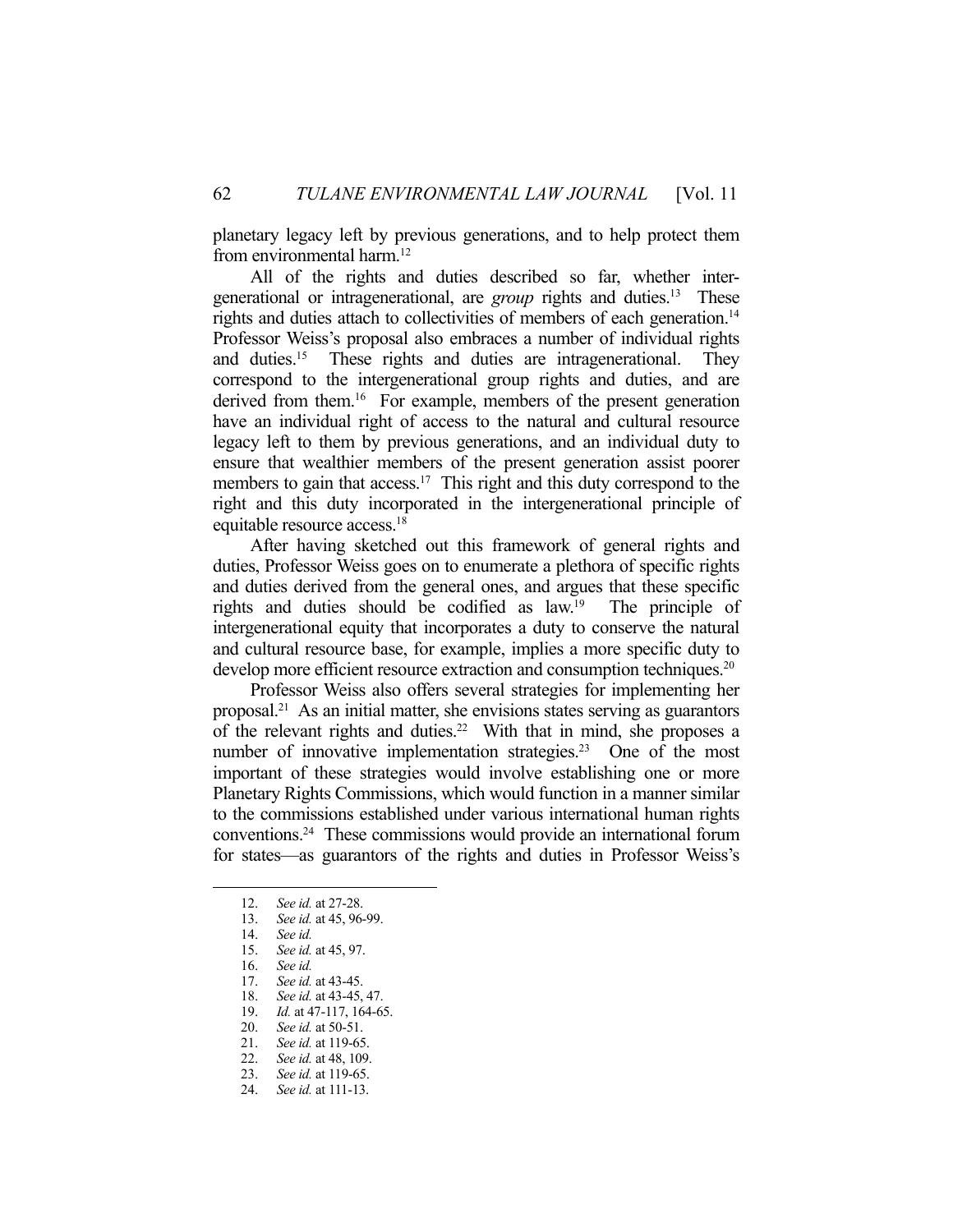scheme—and perhaps individuals, to bring complaints for rights violations.25 The commissions would investigate the complaints and render decisions on them.26

 Despite the comprehensiveness of Professor Weiss's proposal, it leaves one major question unanswered: On what theory are we most likely to be able to conclude that the peoples of the world would abandon the current legal order in favor of a new one that would achieve intergenerational equity in environmental matters? This question, in turn, gives rise to a second one: How might a legal order based on such a theory differ from that envisioned by Professor Weiss? Let us turn to the first of these questions.

#### III. ABANDONING THE CURRENT LEGAL ORDER

 Professor Weiss observes that principles of intergenerational equity must be acceptable to the various cultural, political, and economic traditions of the world.<sup>27</sup> In an effort to demonstrate how her proposal meets this criterion, Professor Weiss invokes the concern for future generations ostensibly inherent in many of the world's major legal and religious traditions.28 Under Islamic law, for example, the members of the present generation inherit the Earth as fiduciaries for future generations.<sup>29</sup> The members of the present generation may use the Earth's resources to meet their current needs, but must not prejudice the ability of future generations to use it to meet their needs.<sup>30</sup> African customary law imposes similar obligations.31 It treats the members of the present generation as mere tenants on the land, with obligations to both future and past generations.32 In Asia, various nontheistic religions emphasize related principles, such as respect for the natural world and the needs of future generations.<sup>33</sup>

 These aspects of non-Western legal and religious traditions are interesting, but are unlikely to be of much help in alleviating the most serious environmental threats to future generations. As a practical matter, the Western industrial democracies have been primarily or predominantly responsible for creating many of these threats. Stratospheric ozone

 <sup>25.</sup> *See id.* at 110-13.

 <sup>26.</sup> *See id.* at 113.

 <sup>27.</sup> *See id.* at 38.

 <sup>28.</sup> *See id.* at 17-21.

 <sup>29.</sup> *See id.* at 18 (citing ISLAMIC PRINCIPLES FOR THE CONSERVATION OF THE NATURAL ENVIRONMENT 13-14 (IUCN and Saudi Arabia (1983)).

 <sup>30.</sup> *See id.*

 <sup>31.</sup> *See id.* at 20.

 <sup>32.</sup> *See id.*

 <sup>33.</sup> *See id.*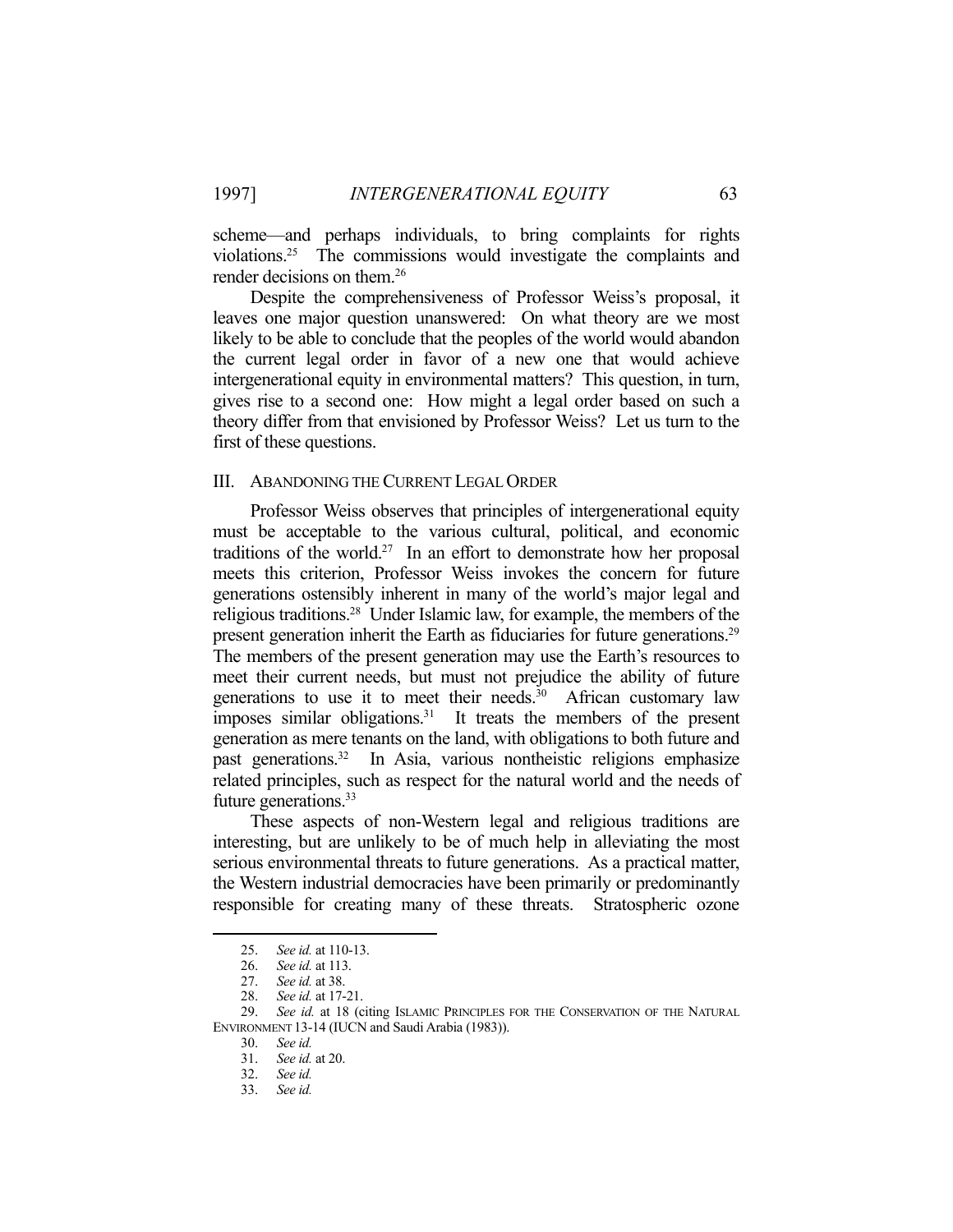depletion and the threat of global climate change, for example, are primarily (in the case of ozone depletion) or at least predominantly (in the case of the threat of global climate change) the products of Western technologies and lifestyles. Less developed countries have been only secondarily responsible.<sup>34</sup> The Western industrial democracies also are

 <sup>34.</sup> Stratospheric ozone depletion is the result of complex chemical reactions in the upper atmosphere caused by anthropogenic emissions of certain synthetic organic chemicals. *See* RICHARD ELLIOT BENEDICK, OZONE DIPLOMACY 10-20, 108, 110-11 (1991). In 1986, the year negotiations began on the Montreal Protocol—the international agreement that began the process of phasing out the production and consumption of the most important of these chemicals—the United States accounted for an estimated 30% of world production of the eight chemicals later covered by the Protocol, while the European Community accounted for an estimated 43% to 45%. Japan accounted for an estimated 11% to 12%; the Soviet Union accounted for an estimated 9% to 10%; and an assortment of at least eight other countries from the developed and less developed worlds accounted for the remaining 3% to 7%. *See id.* at 26. Also in the mid-1980s, the annual per capita use of CFC-11 and CFC-12—the first of the ozone depleting chemicals to be of concern to scientists—was approximately 12 to 42 times higher in the United States and the European Community than in such less developed countries as Mexico, Egypt, and the People's Republic of China. Japan's annual per capita use of CFC-11 and CFC-12 was less than 60% of that of the United States and the European Community, and the Soviet Union's appears to have been approximately 35% of that of the United States and the European Community, although the Soviet contribution was expected to rise upon completion of a large CFC production facility then under construction. *See* James T.B. Tripp, *The UNEP Montreal Protocol: Industrialized and Developing Countries Sharing the Responsibility for Protecting the Stratospheric Ozone Layer*, 20 N.Y.U. J. INT'L L. & POL. 733 (1988); *see also* BENEDICK, *supra*, at 15 n.38 (expansion of the list of ozone depleting chemicals of scientific concern).

The threat of global climate change has been created by increased atmospheric concentrations of so-called "greenhouse gases," which permit inbound solar energy to reach the Earth's surface, but trap outbound radiation that otherwise would escape into space. Fossil fuel combustion and land use changes such as deforestation have been primarily responsible for creating the threat of global climate change, with fossil fuel combustion being the major contributor. These activities produce large amounts of carbon dioxide (CO2), which has been responsible for approximately 60% of the increased heat-trapping potential of the atmosphere over the past two centuries. *See* WORKING GROUP I, INTERGOVERNMENTAL PANEL ON CLIMATE CHANGE, CLIMATE CHANGE: THE IPCC SCIENTIFIC ASSESSMENT xxxvi-xxxvii, 10-11, 13 (J.T. Houghton et al. eds., 1990). The North American and European members of the Organization for Economic Cooperation and Development (OECD) together have accounted for approximately 46% of global emissions of CO2 over time. The former Soviet Union and the countries of Eastern Europe together have accounted for approximately 17% of global emissions of CO2 over time, and Japan has accounted for approximately 2%. *See* WORKING GROUP III, INTERGOVERNMENTAL PANEL ON CLIMATE CHANGE, CLIMATE CHANGE 1995: ECONOMIC AND SOCIAL DIMENSIONS OF CLIMATE CHANGE 94 tbl. 3.1 (James P. Bruce et al. eds., 1996). In 1993, the OECD countries accounted for approximately 50% of the annual worldwide CO2 emissions from the combustion of fossil fuels, with about half of that accounted for by the United States alone. The former Soviet Union and the countries of Eastern Europe accounted for 17% of annual worldwide CO2 emissions from the combustion of fossil fuels, and the less developed countries accounted for approximately 33%. Also in 1993, average annual per capita emissions of CO2 from the combustion of fossil fuels in North America and Australia were from one and a half to three times greater than in Europe, the former Soviet Union, and Japan; and from at least four and a half to twenty times greater than in much of the rest of the world. Although a relatively small number of less developed countries were responsible for almost all of the CO2 emissions from deforestation in the early 1990s, these emissions are thought to have accounted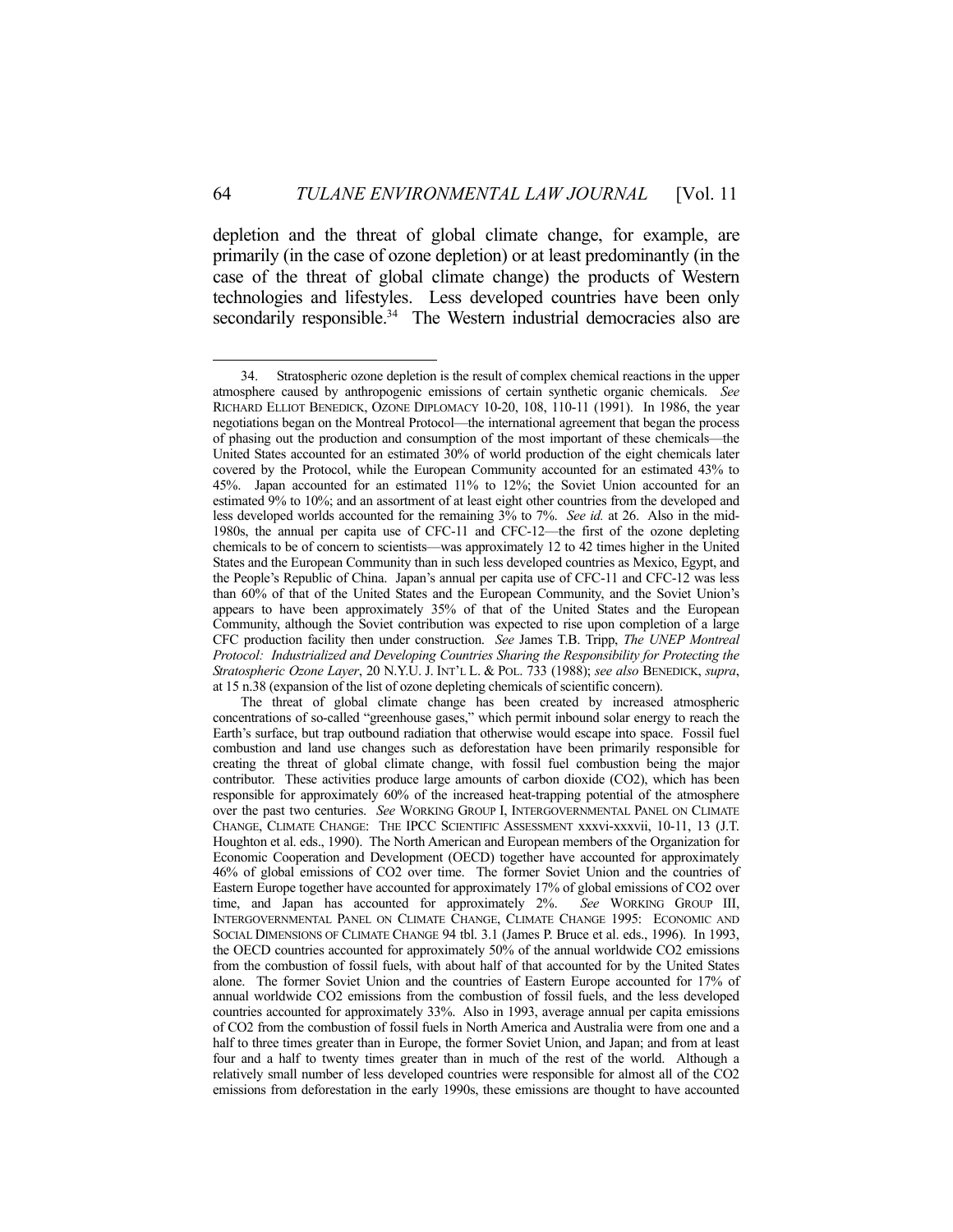largely to blame for the loss of biodiversity occasioned by tropical deforestation, given the dominant role that they have played in creating and maintaining the international economic conditions that encourage less developed tropical countries to cut down their forests in order to generate foreign exchange through the export of raw logs and the conversion of land to the production of agricultural export crops.<sup>35</sup> In any case, the Western industrial democracies are the only group of countries in the world that have the economic wherewithal to finance a serious effort to tackle such problems. If the most serious environmental threats to future generations are to be alleviated as a practical matter, then the Western industrial democracies will have to assume primary responsibility for doing so, partly by putting their own houses in order and partly by providing less developed countries with the aid that will allow them to do the same. If intergenerational equity in environmental matters is to be justified theoretically by an appeal to the ideological content of existing religious or legal traditions, then those traditions must, to a preponderant extent, be the traditions of the West.

 Professor Weiss makes a number of observations in this regard. First, she claims that, according to Genesis, "God gave the earth to [H]is people and their offspring as an everlasting possession, to be cared for and passed on to each generation."36 As historian Lynn White, Jr., has argued, however, the relationship of the Judeo-Christian tradition to the environment has been antipathetic at best, and hostile at worst, both in theory and in practice. $37$  This relationship suggests that the Judeo-Christian tradition would be unlikely to provide much practical support

for only about 15% to 20% of total CO2 emissions worldwide during that period. *See id.* at 94- 95, Fig. 3.1.

Precisely what proportion of the blame for stratospheric ozone depletion and the threat of global climate change should be allocated to the "Western industrial democracies" depends in part on whether Japan, Russia, and any of several formerly socialist countries in East-Central Europe or the European portion of the former Soviet Union are sufficiently Western in a cultural sense—or, in some cases, sufficiently democratic—to be counted among the Western industrial democracies. Given the cultural isolation of these countries from the major loci of Western democratic values in Western Europe, North America, and elsewhere during the Cold War or earlier, it is not at all clear whether they should be counted among the Western industrial democracies for purposes of this analysis. Even if none of these countries were to be counted among the Western industrial democracies, however, the evidence still shows that the contribution made by the Western industrial democracies to ozone depletion and the threat of global climate change has been larger than that of any other culturally coherent group of countries.

 <sup>35.</sup> *See* GARETH PORTER & JANET WELSH BROWN, GLOBAL ENVIRONMENTAL POLITICS 124-26 (1991).

 <sup>36.</sup> WEISS, *supra* note 2, at 19.

 <sup>37.</sup> *See* Lynn White, Jr., *The Historical Roots of Our Ecological Crisis*, 155 SCIENCE 1203 (1967).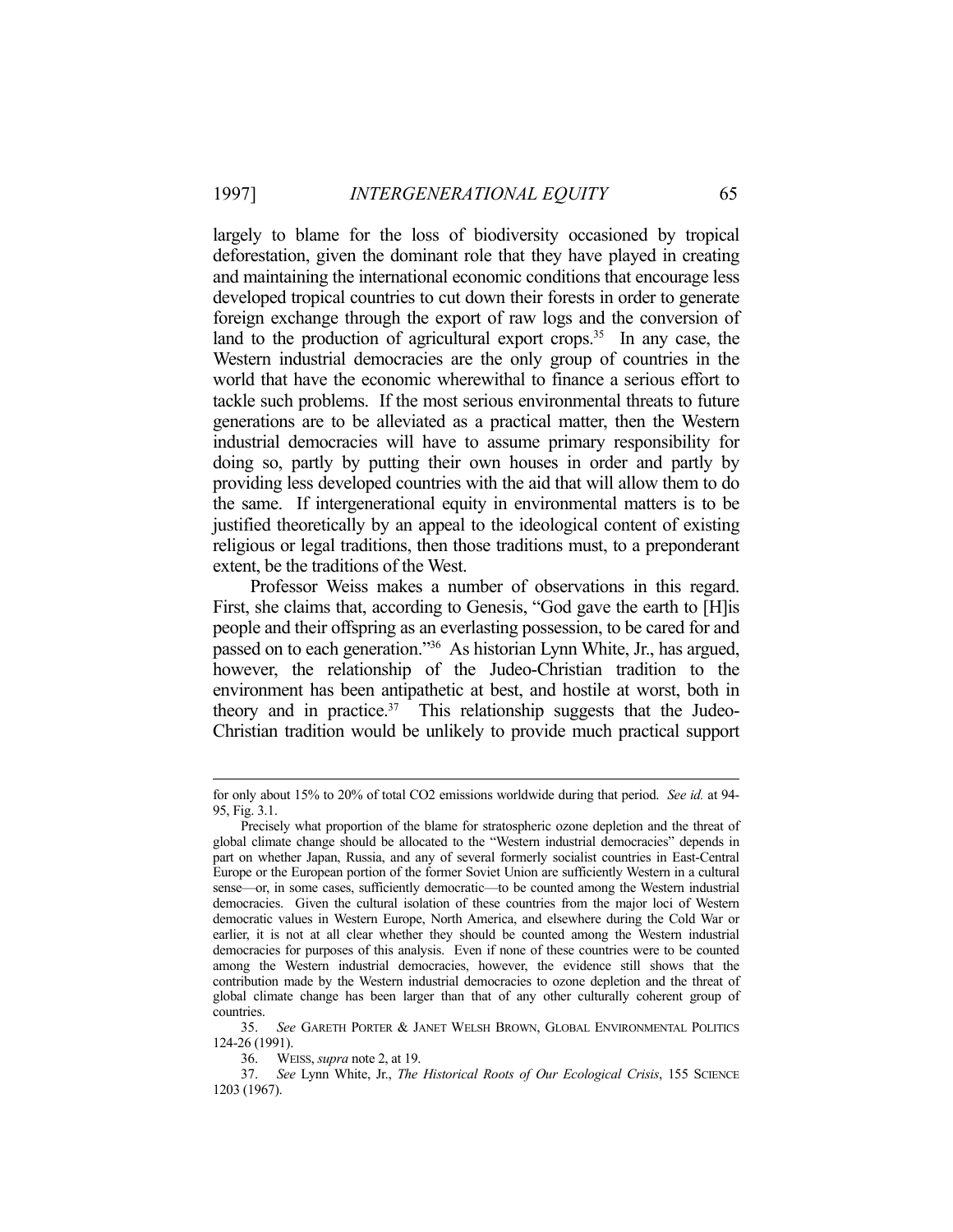for a new legal order that would institutionalize principles of intergenerational equity as far as environmental matters are concerned.

 Professor Weiss goes beyond biblical exegesis, however, to claim that the civil and common law traditions have embraced such a principle.38 She notes that, in the civil law tradition, governments can restrict property rights in the name of the public good, with no requirement for paying compensation, and that in common law countries, state and local governments can rely on either the police power or the public trust doctrine to achieve similar results.<sup>39</sup> In making these observations, Professor Weiss invokes John Locke's dictum that limits each person's right of appropriation from the commons in light of the nature of the resource and the needs of other people.40 Specifically, Locke wrote that, with regard to any resource that a person appropriates from the commons:

It being by him removed from the common state nature hath placed it in, it hath by this *labour* something annexed to it, that excludes the common right of other men: for this *labour* being the unquestionable property of the labourer, no man but he can have a right to what that is once joined to, *at least where there is enough, and as good, left in common for others*. 41

Professor Weiss's points about the power of governments in civil law and common law jurisdictions to restrict the exercise of property rights without compensating the property owner, at least insofar as those restrictions are not so severe as to amount in effect to a taking or expropriation of property, are well taken.<sup>42</sup> Her invocation of Locke's

1

 42. *See, e.g.*, Toomer v. Witsell, 334 U.S. 385, 393-94 (1947) (subject to ordinary constitutional limitations, the police power includes the power to protect and regulate fisheries); National Audubon Soc'y v. Superior Court of Alpine County, 658 P.2d 709, 721-23 (Cal. 1983) (powers and duties of the state as administrator of the public trust); State *ex rel.* Sofeico v. Heffernan, 67 P.2d 240, 243-44 (N.M. 1936) (origin and implications of state power to regulate the taking of wild animals); Anthony v. Veatch, 220 P.2d 493, 498-99, 506, 509 (Or. 1950) (scope of the police power in fisheries context); *cf.* Nollan v. California Coastal Comm'n, 483 U.S. 825 (1986) (holding that a condition incorporated in a land use permit issued pursuant to the police power amounted to a taking of private property because the public purpose served by the condition was unrelated to the public purposes served by the permit requirement itself); Case 5/88, Wachauf v. Federal Republic of Germany, 1989 E.C.R. 2609, 2639-40 (relying on Case 44/79, Hauer v. Land Rheinland-Pfalz, 1979 E.C.R. 3727, [1979-81 Transfer Binder] Common Mkt. Rep. (CCH) ¶ 8629 (1979), *infra*, in holding that a European Economic Community (EEC) regulation would have violated fundamental rights of the EEC legal order if it had deprived a lessee of the fruits of his labor and investments in the leasehold, but that it did not violate those rights because it could be applied either so as to allow the lessee to retain some or all of those fruits or so as to provide compensation for depriving him of them); Case 44/79, Hauer v. Land

 <sup>38.</sup> *See* WEISS, *supra* note 2, at 18-19.

 <sup>39.</sup> *See id.* at 19.

 <sup>40.</sup> *See id.*

 <sup>41.</sup> JOHN LOCKE, THE SECOND TREATISE OF GOVERNMENT ¶ 27 (J.W. Gouch ed., 3d ed. Basil Blackwell, 1966) (1764) (some emphasis in original; some emphasis added).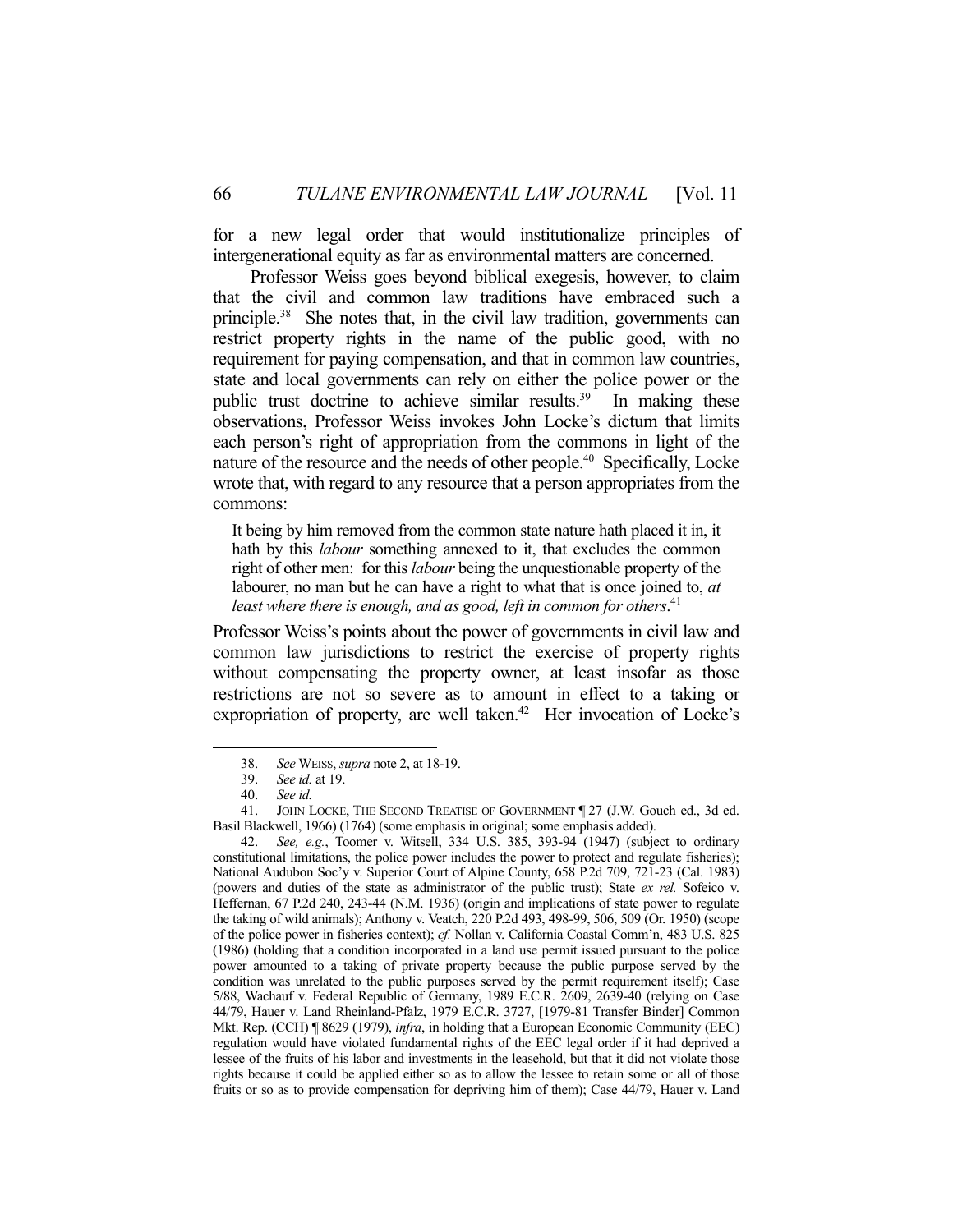dictum, however, carries the argument a bit too far. Professor Weiss justifiably criticizes the incomplete implementation of some of the best known state-imposed environmental requirements. In particular, she criticizes the requirements for considering long-term environmental impacts in the environmental impact statement processes established by the United States National Environmental Policy Act and similar statutes.43 In doing so, however, Professor Weiss highlights the fact that Locke's principle generally has not been implemented in relevant jurisdictions except in peripheral and insignificant ways. Had it been implemented more fully, those countries that have looked to Locke for philosophical inspiration likely would not have created most of the environmental problems which burden them today.

 In sum, the argument that principles of intergenerational equity in environmental matters can be justified theoretically by an appeal to the ideological content of deeply-rooted Western religious or legal traditions is shaky at best. Be that as it may, the evidence suggests that empirical conditions may exert a much stronger influence than ideological ones on the prospects for a new legal order that would institutionalize such principles. Many of these problems—ranging from the collapse of marine fisheries to global climate change—seem to be a consequence of the tragedy of the commons.44

 The tragedy of the commons first was described as such in 1968 by biologist Garrett Hardin.<sup>45</sup> Hardin illustrated the tragedy by describing a common pasture to which all herdsmen have free access.<sup>46</sup> The rational herdsman will seek to maximize his gain and, in doing so, will ask himself whether it would be to his own benefit to add one more animal to his herd.<sup>47</sup> His answer will always be "yes" because of the disparate way in which the costs and the benefits of the additional animal will be

Rheinland-Pfalz, 1979 E.C.R. 3727, 3745-49 [1979-81 Transfer Binder] Common Mkt. Rep. (CCH) ¶ 8629 (1979) (relying in part on the fact that the constitutional rules and practices of the member states of the EEC permit the legislature to restrict the use of private property in accordance with the general interest in holding that an EEC regulation restricting the new planting of grape vines did not unduly limit the exercise of the right of property so as to infringe upon its very substance); ITALIAN CIV. CODE [C.c.] § 834 (requiring compensation for expropriation of private property in the public interest); Thomas Allen, *Commonwealth Constitutions and the Right Not to be Deprived of Property*, 42 INT'L & COMP. L.Q. 523, 542-46 (1993) (discussing the circumstances under which government restrictions on the exercise of property rights are treated by courts in British Commonwealth countries as a deprivation or acquisition of property).

 <sup>43.</sup> *See* WEISS, *supra* note 2, at 132-33.

 <sup>44.</sup> *See* David Feeny et al., *The Tragedy of the Commons: Twenty-Two Years Later*, 18 HUM. ECOLOGY 1, 6 (1990); ELINOR OSTROM, GOVERNING THE COMMONS 183 (1990).

 <sup>45.</sup> *See* Garrett Hardin, *The Tragedy of the Commons*, 162 SCIENCE 1243 (1968).

 <sup>46.</sup> *See id.* at 1244.

 <sup>47.</sup> *See id.*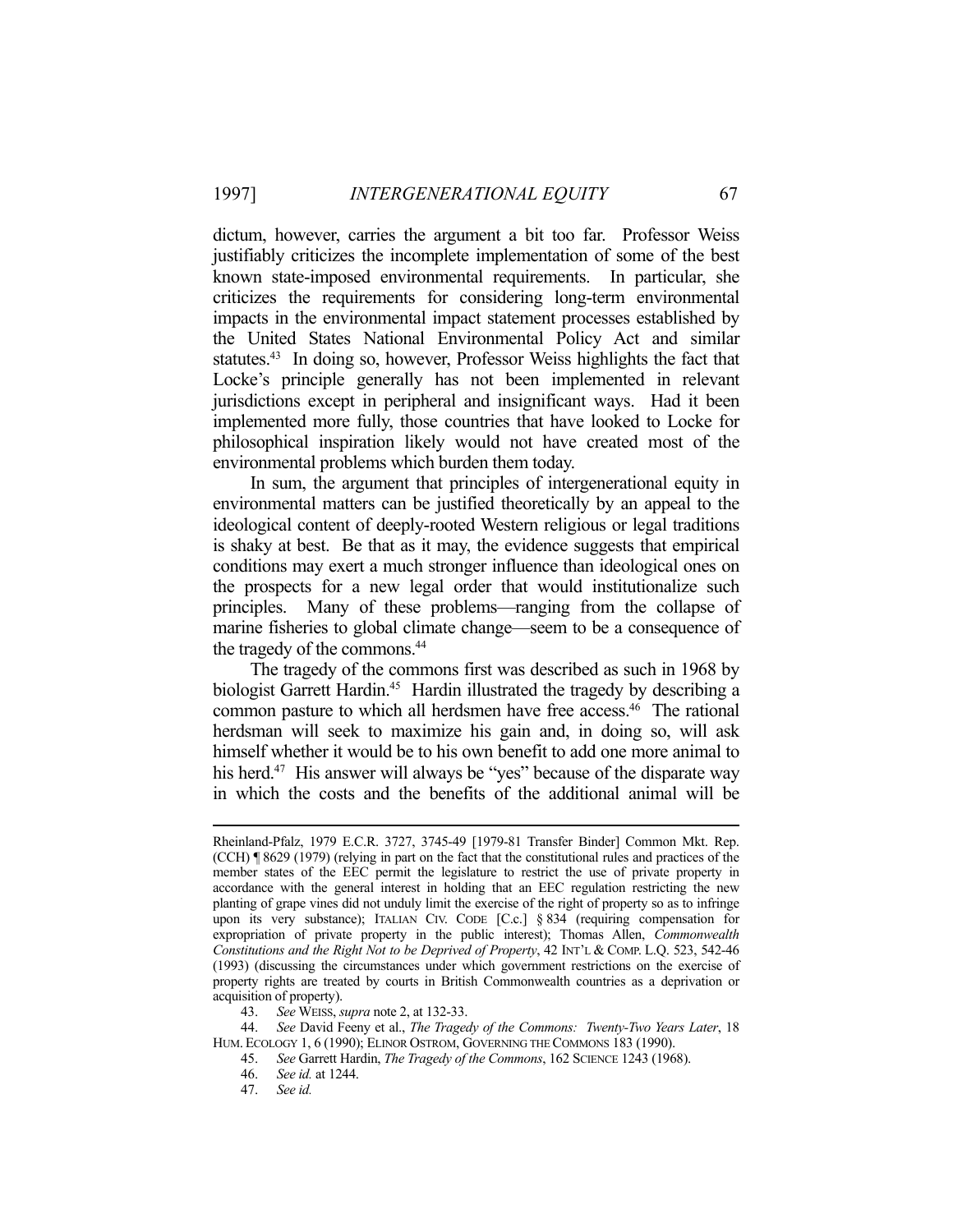allocated.48 The income from the eventual sale of the animal will accrue to its owner alone.<sup>49</sup> The impact on the grazing capacity of the pasture, however, will be shared by *all* the herdsmen.<sup>50</sup> The owner of the animal will bear only a fraction of this cost.<sup>51</sup> The outcome is tragic because this cost-benefit calculation yields the same result for every additional animal and for all the herdsmen.<sup>52</sup> In seeking to maximize his individual gain, each of the herdsmen will continue adding animals to his herd, until the pasture becomes so denuded from overgrazing that all the herdsmen are worse off.<sup>53</sup>

 More than one observer has criticized Hardin's model for its failure to account for the numerous examples of common resources that have been managed successfully by communities of resource appropriators.<sup>54</sup> Elinor Ostrom has offered the most comprehensive critique.<sup>55</sup> In seeking to explain why Hardin's model is not universally applicable, she compiled a list of features shared by communities of appropriators that successfully have avoided the tragedy.<sup>56</sup> One of them is relevant here. Professor Ostrom observed that appropriators are more likely to adopt a low discount rate with respect to the exploitation of a common resource if no economic opportunities other than exploiting that resource are available to them, such that the appropriators believe that they and their children will have to depend on the resource for their livelihood.<sup>57</sup> This feature suggests that certain empirical conditions are likely to induce a present generation to manifest concern for the well-being of future generations at least in the sense of placing a higher value on the benefits that a sustainably managed common resource will generate in the future—even if the present generation otherwise may not have been predisposed to do so.

1

 57. *See id.* A discount rate is arithmetically the same as an interest rate, but is used to reduce costs and benefits that will accrue in the future to their present value rather than to calculate the earnings that an investment made now will have generated by some future date. *See* EDITH STOKEY & RICHARD ZECKHAUSER, A PRIMER FOR POLICY ANALYSIS 161-62 (1978). The lower the discount rate applied to the future costs and benefits, the higher the present value of the net benefit that those costs and benefits embody, and the more desirable the future accrual of that net benefit is likely to be. *Cf. id.* at 164-65 (reporting the consequences of applying two different discount rates to a tidal power project).

 <sup>48.</sup> *See id.*

 <sup>49.</sup> *See id.*

 <sup>50.</sup> *See id.*

See id.

 <sup>52.</sup> *See id.*

 <sup>53.</sup> *See id.*

See, e.g., Feeny et al., *supra* note 44, at 13.

 <sup>55.</sup> *See* OSTROM, *supra* note 44.

 <sup>56.</sup> *See id.* at 1-3, 206.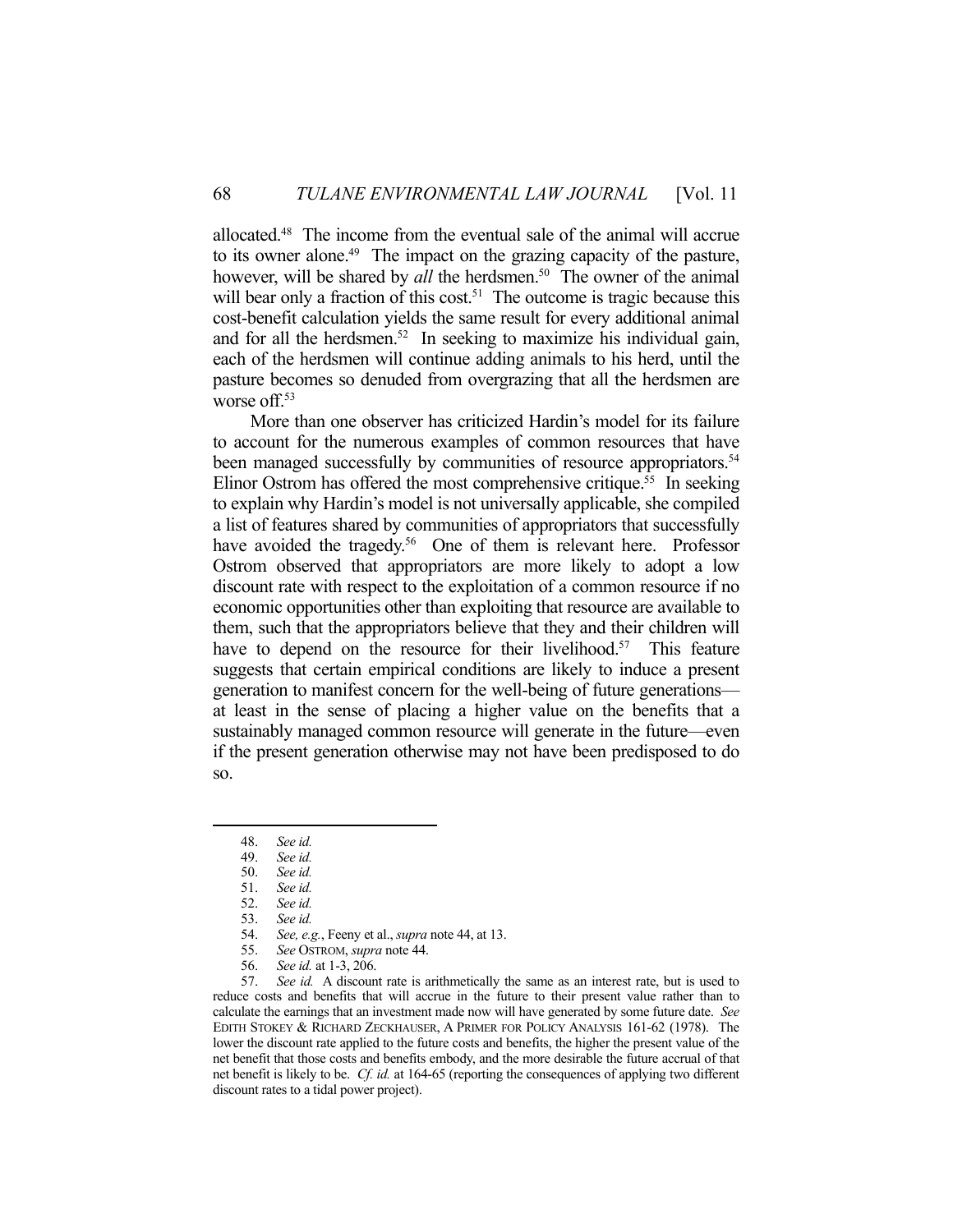The picture is even more complex, however. In reflecting on the likelihood that her proposal for achieving intergenerational equity in environmental matters will come to fruition, Professor Weiss ultimately finds herself asking the question: "Why should we care about future generations?," and answering it by resorting to "the realization that it is essential to the health and well-being of even the present generation to know that our species ... will exist beyond our own lifetime."<sup>58</sup> An abstract and putative realization such as this is a very slender hook on which to hang a proposal as revolutionary as Professor Weiss's, especially given the fact that, barring global nuclear war, most of the environmental problems that the present generation creates today are not likely to lead to the extinction of our species before the present generation dies. Perhaps sensing this weakness, Professor Weiss also looks to ecocentrism, suggesting that we should respect the environment for its own sake, because "the human community is, in the end, only part of a much larger natural system."59 Ecocentrism is even less likely to provide useful ideological support for her proposal, however, given that human history, especially Western history, has been virtually an exercise in anthropocentrism.<sup>60</sup>

 A better answer to the question "Why should we care about future generations?" lies in a field with which most legal scholars are unfamiliar, but which is of enormous relevance here: biology.<sup>61</sup> Essentially,

 <sup>58.</sup> WEISS, *supra* note 2, at 165. Gary Supanich has offered an intergenerational alternative to Professor Weiss's proposal—albeit one in which the legally relevant generations are limited to those generations that are coexistent in time—that relies for its theoretical justification on a similar point, the proposition that "we must act on behalf of the interests of future generations because failure to do so damages our moral/psychological sense of belonging to an extended human community across time." Gary P. Supanich, *The Legal Basis of Intergenerational Responsibility: An Alternative View—The Sense of Intergenerational Identity*, *in* 3 YEARBOOK OF INTERNATIONAL ENVIRONMENTAL LAW 94, 95, 99-101 (Günther Handl et al. eds., 1992); *cf. id.* at 97 ("present" generations as overlapping generations).

 <sup>59.</sup> WEISS, *supra* note 2, at 23. Gary Supanich has made a similar argument. *See* Supanich, *supra* note 58, at 95, 103-05.

 <sup>60.</sup> *See generally* MARSH, *supra* note 1, at 46, 280 n.250, 435-36; Aldo Leopold, *The Land Ethic*, *in* ASAND COUNTY ALMANAC 201 (reprint 1970) (1949).

 <sup>61.</sup> Precedents exist within both the community of legal scholars and the community of biological scholars for the notion that the law either is or ought to be informed by the principles of science in general, and the principles of biology in particular. *See* RICHARD D. ALEXANDER, DARWINISM AND HUMAN AFFAIRS 233-48 (1979) (arguing that the law has a specific biological function); FREDERICK K. BEUTEL, EXPERIMENTAL JURISPRUDENCE AND THE SCIENSTATE 53, 84 (1975) (arguing that both legislatures and the courts should explicitly adopt the scientific method for the purpose of identifying the best way to achieve societal goals, which would be chosen by other means); OLIVER WENDELL HOLMES, *Law in Science and Science in Law*, *in* COLLECTED LEGAL PAPERS 210, 242 (1920) (arguing that science should be used to determine the relative worth of the societal goals that lead us to nourish or to neglect particular legal doctrines); OLIVER WENDELL HOLMES, *Learning and Science*, *in* COLLECTED LEGAL PAPERS 138, 139 (1920) (arguing that "[a]n ideal system of law should draw its postulates and its legislative justification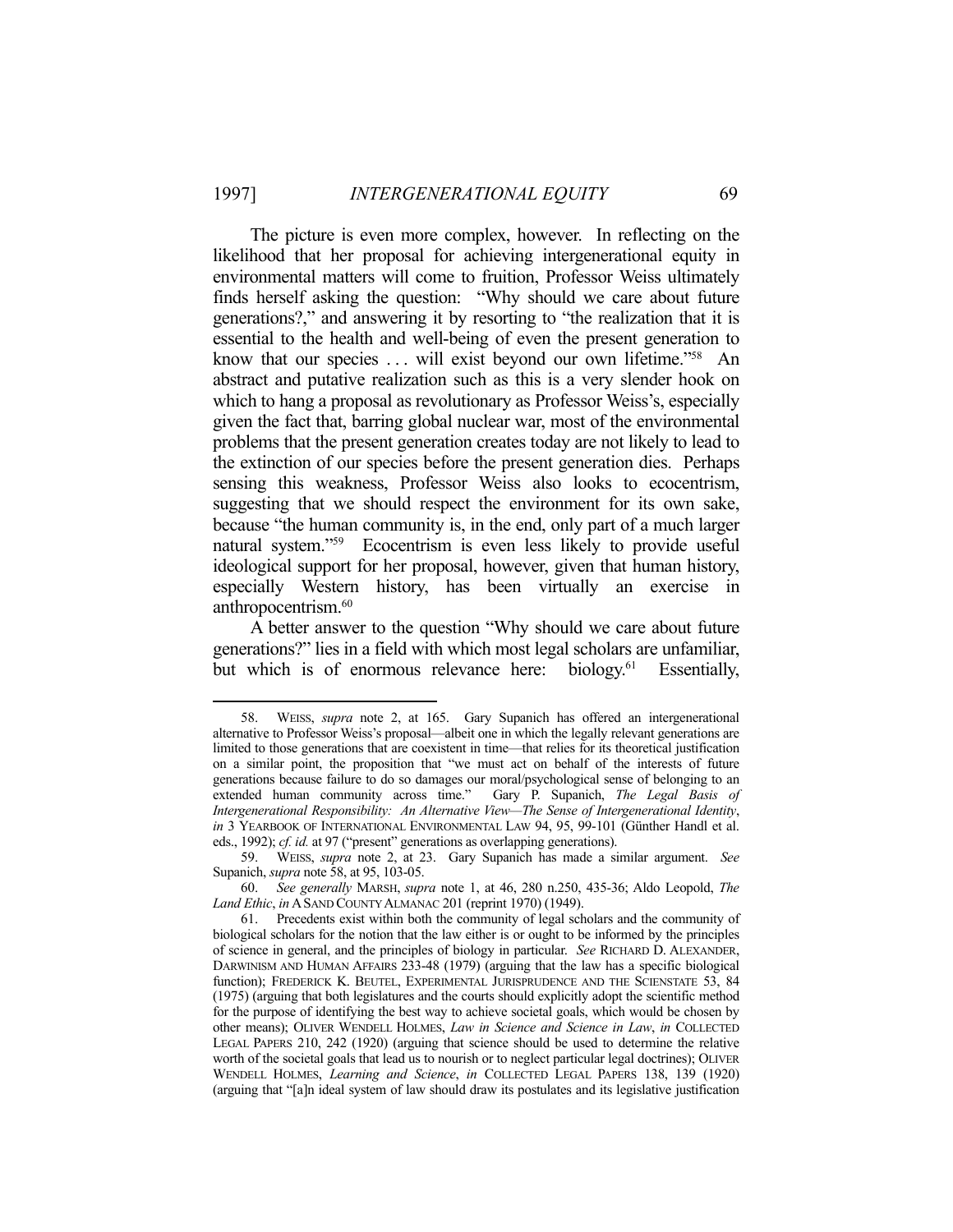evolution has hard-wired our brains so that we have no choice but to care about future generations.<sup>62</sup> We necessarily care about them, albeit in a strictly circumscribed sense. The Darwinian model of evolution by natural selection, as modified by more modern notions based on Mendelian genetics, describes a world defined by competition among individuals for scarce resources in a hostile environment.63 The Darwinian dynamic is often misconstrued as a struggle for mere existence, when it is really a struggle for reproductive success. $64$ Individuals who produce the most offspring will contribute the greatest amount of genetic material to the next generation.<sup>65</sup> By virtue of their genetic inheritance, the offspring will be more likely to exhibit whatever traits enabled the parent to both survive to reproductive age and produce so many offspring.<sup>66</sup> These offspring will pass on the crucial genes to their own offspring, who will pass on the genes to their own offspring, and so forth, ensuring that the descendants of the original parent will comprise a larger and larger proportion of each successive generation.<sup>67</sup> The numerical predominance of a particular family line will continue to increase until one of two things happens: Either a reproductively more advantageous trait arises in some other family line as a result of spontaneous genetic mutation or a trait already exhibited by some other family line becomes reproductively more advantageous because of a

from science"); Kingsley R. Browne, *Sex and Temperament in Modern Society: A Darwinian View of the Glass Ceiling and the Gender Gap*, 37 ARIZ. L. REV. 971 (1995) (arguing that the public policy and the law of sexual equality in the work place has not taken evolutionarily derived sex differences in behavioral tendencies sufficiently into account); Kingsley R. Browne, *Biology, Equality, and the Law: The Legal Significance of Biological Sex Differences*, 38 SW. L.J. 617 (1983) (arguing that public policy and the law ought to be informed by a recognition of biologically based sex differences in temperament and cognitive functioning).

 <sup>62.</sup> *See generally* CHARLES DARWIN, THE ORIGIN OF SPECIES (J.W. Burrow ed., Penguin Books 1968) (1859); Gregor Mendel, *Experiments on Plant Hybrids*, *in* THE ORIGIN OF GENETICS 1 (Curt Stern & Eva R. Sherwood eds., Eva R. Sherwood Trans. 1966) (1865); *cf. generally* Richard A. Kerr, *Did Darwin Get It All Right?*, 267 SCIENCE 14221 (1995) (summarizing the results of recent empirical studies supporting punctuated equilibrium as an alternative to phyletic gradualism); Stephen Jay Gould & Niles Eldredge, *Punctuated Equilibrium Comes of Age*, NATURE, Nov. 1993, at 223 (reviewing the evidence for punctuated equilibrium as an alternative to phyletic gradualism); Niles Eldredge & Stephen Jay Gould, *Punctuated Equilibria: An Alternative to Phyletic Gradualism*, *in* MODELS IN PALEOBIOLOGY 82 (Thomas J.M. Schopf ed., 1972) (proposing punctuated equilibria as an alternative to phyletic gradualism). For a brief comparison of Darwin's and Mendel's conceptions of the nature and function of the units of inheritance, see ELOF AXEL CARLSON, THE GENE: A CRITICAL HISTORY 7, 19 (1966). For a discussion of the origin of the term "gene," see *id.* at 18-22.

 <sup>63.</sup> *See* DARWIN, *supra* note 62, at 114-29; DOUGLAS J. FUTUYAMA, EVOLUTIONARY BIOLOGY 19-40 (2d ed. 1986).

 <sup>64.</sup> *See* DARWIN, *supra* note 62, at 116-19; FUTUYAMA, *supra* note 63, at 21-24, 150.

 <sup>65.</sup> *See* DARWIN, *supra* note 62, at 130-42; FUTUYAMA, *supra* note 63, at 150-52.

 <sup>66.</sup> *See* DARWIN,*supra* note 62, at 130-42; FUTUYAMA, *supra* note 63, at 150-52.

 <sup>67.</sup> *See* DARWIN, *supra* note 62, at 163; FUTUYAMA, *supra* note 63, at 150-52.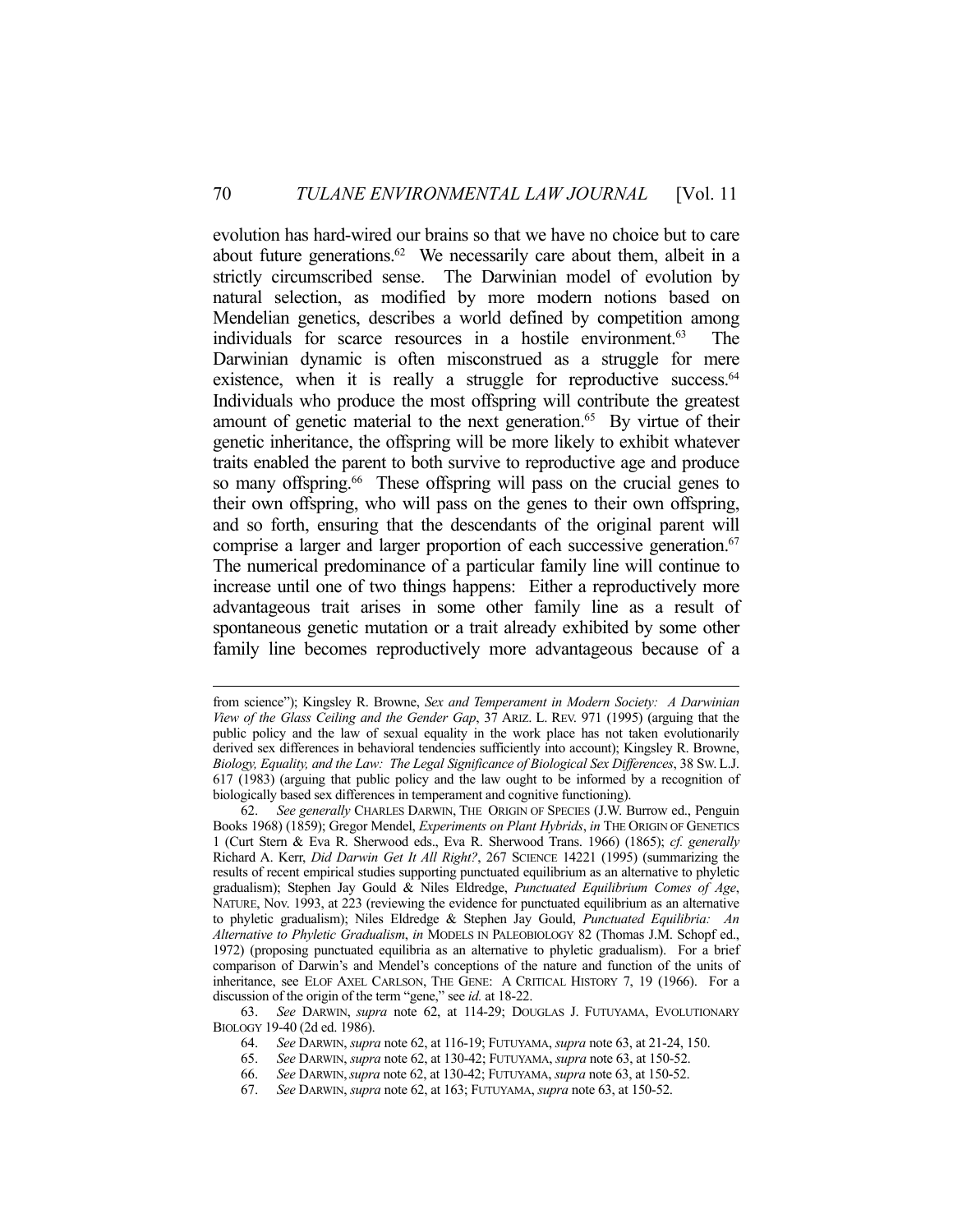change in the environment.68 In either case, the struggle for reproductive success will continue, even though the individuals in first one family line, and then another, will emerge as the temporary victors.<sup>69</sup>

 In the Darwinian dynamic, the present generation "cares" about future generations in the sense that individuals are genetically predisposed to do whatever it takes to produce as many offspring as possible who are, in turn, genetically predisposed to do the same.70 Although *individual* reproductive success is at the center of the struggle, the struggle need not be antisocial. An individual can maximize the amount of genetic material that he or she passes on to the next generation by focusing on his or her own offspring, by focusing on the offspring of close relatives, or by focusing on both.71

 Honey bees offer an excellent example of a nonhuman society in which most individuals focus on offspring other than their own.<sup>72</sup> The honey bee hive is a vastly complex social arrangement whose primary purpose is to ensure the reproductive success of a single individual: the queen.<sup>73</sup> The worker bees, females that are capable of reproduction but almost never reproduce, participate in this social arrangement because of their close genetic relationship to the queen, who is their mother.<sup>74</sup> By devoting their lives to enhancing the reproductive success of the queen, the workers indirectly enhance their own reproductive success because they share a large proportion of the queen's genes.75 The situation of the male bees—the drones—is more complex because each drone has a chance to enhance his own reproductive success directly by mating with the queen.76 Indirect routes to reproductive success also play a role in the drones' lives, however, because they are almost always the brothers of the workers and the sons of the queen.<sup>77</sup>

 Significantly, the honey bee hive is not the product of conscious choice-making on the part of the bees.<sup>78</sup> They participate as a result of

 <sup>68.</sup> *See* DARWIN, *supra* note 62, at 163, 323; FUTUYAMA, *supra* note 63, at 75-76, 155-57, 172, 423-24.

 <sup>69.</sup> *See* DARWIN, *supra* note 62, at 165-66, 323-24; FUTUYAMA, *supra* note 63, at 359-60.

 <sup>70.</sup> *See supra* text accompanying notes 63-69.

 <sup>71.</sup> *See* FUTUYAMA, *supra* note 63, at 261-63; W.D. Hamilton, *The Genetical Evolution of Social Behavior I*, 7 J. THEORETICAL BIOLOGY 1 (1964); W.D. Hamilton, *The Genetical Evolution of Social Behavior II*, 7 J.THEORETICAL BIOLOGY 17 (1964) [hereinafter Hamilton II].

 <sup>72.</sup> *See* THOMAS D. SEELEY, THE WISDOM OF THE HIVE 7-16 (1995); *see also* Hamilton II, *supra* note 71, at 28-32 (discussing the social tendencies of the Hymenoptera).

 <sup>73.</sup> *See* SEELEY, *supra* note 72, at 9, 13.

 <sup>74.</sup> *See id.* at 9.

 <sup>75.</sup> *See id.* at 7-13.

 <sup>76.</sup> *See id.* at 11, 14.

 <sup>77.</sup> *See id.* at 9, 11, 14.

 <sup>78.</sup> *See id.* at 3-21.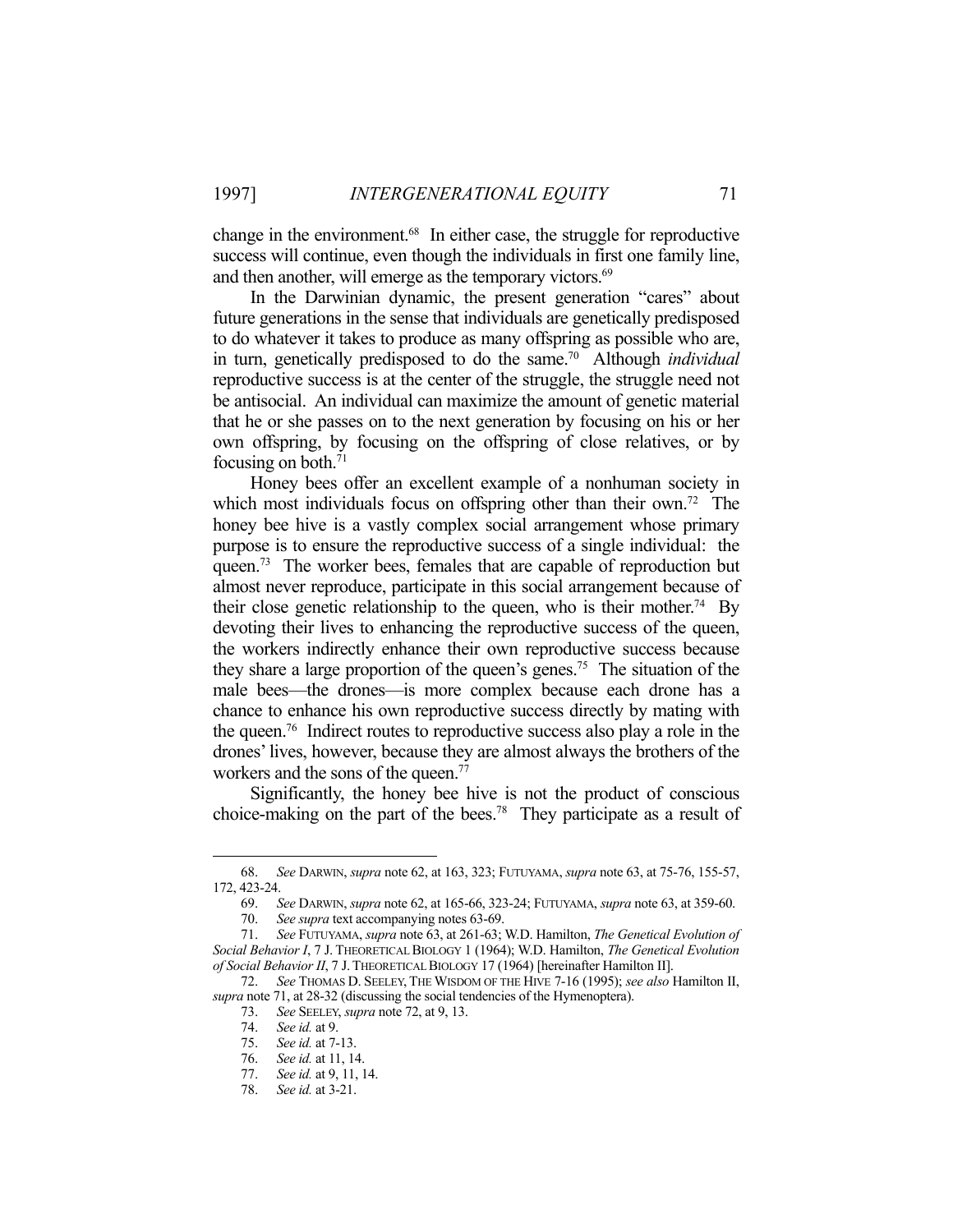instinct alone. Evolution has hard-wired their nervous systems to make them participate in a social arrangement that has proven itself to be reproductively advantageous in light of the relevant environmental conditions.79

 How these biological principles play themselves out in human society is vastly more complex because humans have invented culture. Culture can be conceptualized as an accretion of conscious choices that members of past and present generations have made about the desirability of perpetuating particular living arrangements. Nevertheless, culture tends to re-enforce biology.80

 Many common cultural practices can be explained by reference to a genetic predisposition to do whatever is necessary to enhance one's own reproductive success. Nepotism, for example, can be explained on this basis.81 Western intestacy statutes are another example of a cultural practice, this time codified as law, that can be explained in this way.82 Even socialization to patriotism, by at least one account, can be explained on similar grounds.<sup>83</sup>

 Thus, the question we should be asking is not: "Why should we care about future generations?" We necessarily care about them because our brains are hard-wired in a way that ensures that we do. The question we should be asking is: "How does our concern typically manifest itself?" The best answer is again rooted in biology, and can be corroborated by common sense observation. Our concern for individuals in future generations tends to vary in proportion to the degree to which we perceive those individuals to be genetically related to us. Thus, we tend to care more about our own offspring than about the offspring of our siblings. We tend to care more about the offspring of our siblings than about the offspring of our distant cousins, and so on. We tend to care least about the offspring of people who seem to be the most distantly related to

 <sup>79.</sup> *See id.* at 7-16.

 <sup>80.</sup> *Cf.* ALEXANDER, *supra* note 61, at 68 (describing culture as representing the cumulative effects of behavior by all humans that have ever lived that have maximized individual reproductive success "with an inertia refractory to the wishes of individuals").

 <sup>81.</sup> *See id.* at 103-12, 121.

 <sup>82.</sup> *Cf. id.* at 238 (arguing that the author's analysis of the function of law underscores the biologist's view that the lives of organisms are divided into resource gathering activities and resource distribution activities, and that this view in turn provides a new perspective on the basis for inheritance laws). In most cases, intestacy statutes apportion the decedent's estate in ways that reflect the closeness of genetic relationships. The statutes' frequent preference for spouses, who are not genetically related to the deceased, can be accounted for by the recognition that the decedent's spouse is usually the person responsible for caring for the decedent's minor children, who are genetically related to them both. *See, e.g.*, MASS. GEN. L. ch. 190, §§ 1-8 (1995); N.Y. EST. POWERS & TRUSTS LAW §§ 4-1.1 to 4-1.2 (McKinney 1981 & Supp. 1997).

 <sup>83.</sup> *See* Gary R. Johnson, *Kin Selection, Socialization, and Patriotism: An Integrating Theory*, 4 POLITICS AND THE LIFE SCIENCES 127 (1986).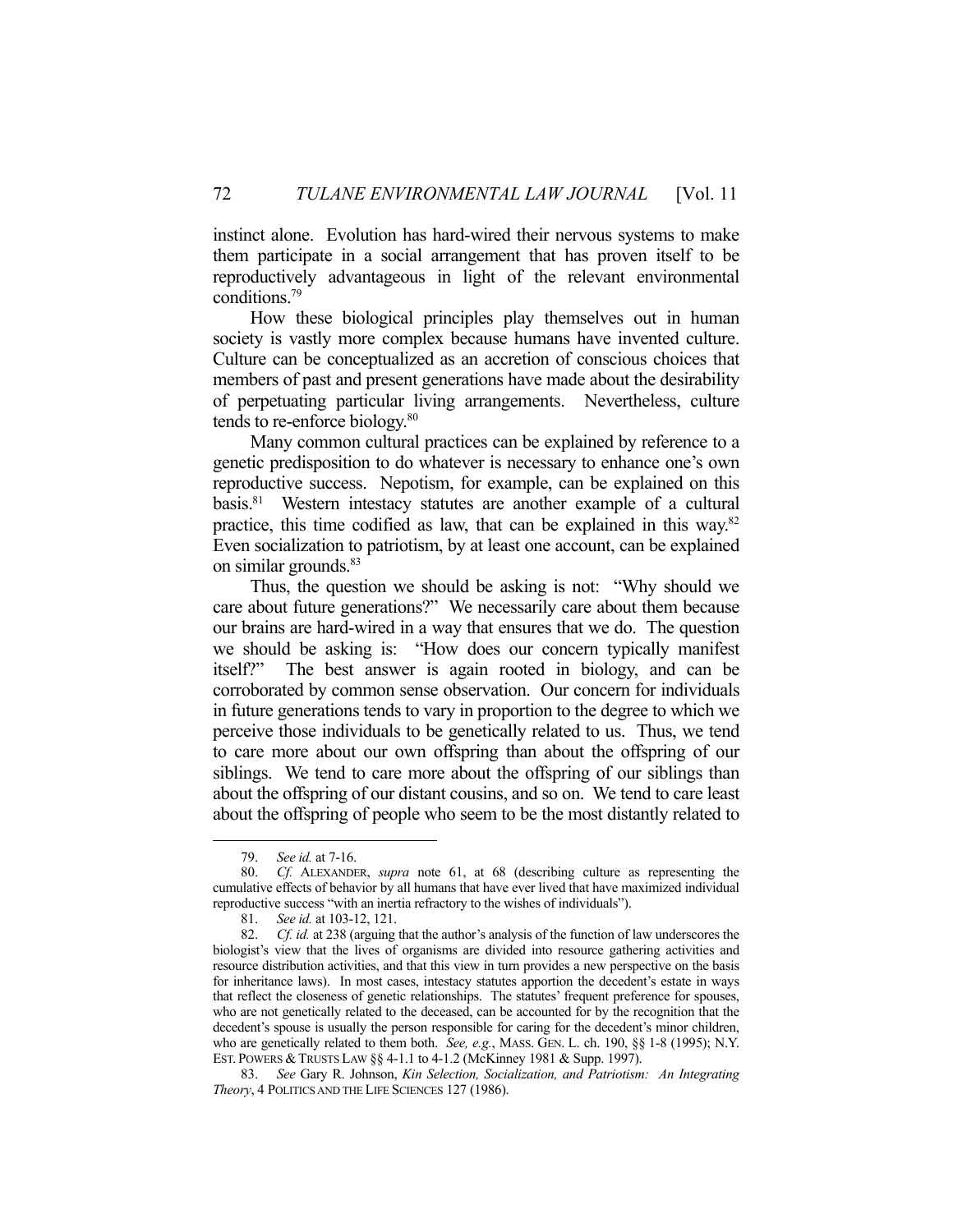us. To a greater or lesser degree, the offspring of people of races, ethnic groups, or territorial jurisdictions different from our own tend to fall into this category.84

 Given the categories into which she divides human groups, the variable nature of our concern for future generations has some interesting implications for Professor Weiss's proposal. She erects two principal distinctions—one between the present generation and future generations, and one between nationals of different states.<sup>85</sup> In effect, these distinctions create four groups of people: (1) present generation nationals of State A; (2) future generation nationals of State A; (3) present generation nationals of State B (State B being used herein as a common designation for any state other than State A); and (4) future generation nationals of State B. We can add another distinction to this array: A boundary between the elite—defined for our purposes as the political elite—and the masses within each generation, within each state.<sup>86</sup>

 As a practical matter, it is the present generation elite of State A who will decide whether State A will participate in a global regimen intended to achieve intergenerational equity in environmental matters. accordance with our biological model of concern for future generations, the members of this elite are likely to be most concerned about the future generation elite of State A. This dynamic arises because the members of the present and future generation elites of State A are likely to be more closely related to each other than to the members of any other group. Political elites often share a large proportion of their genes.<sup>87</sup> This genetic link is easily visible in many primitive political systems, where the ruling elite is comprised of a single extended family or group of closely related families.<sup>88</sup> Political power in more complex political systems may be similarly concentrated.<sup>89</sup> The dynasties of pre-World War I Europe and of modern Saudi Arabia are striking examples of the degree to which consanguinity can define a political elite.<sup>90</sup> Even in political systems that are too complex for elites to be readily conscious of their own genetic relationships—modern liberal democracies, for example—discernable

 <sup>84.</sup> *Cf. id.* at 128-29, 133, 135-37 (comparing kin selection, racial discrimination, ethnic discrimination, and socialization to patriotism).

 <sup>85.</sup> WEISS, *supra* note 2, at 2-3, 26. Professor Brown Weiss also distinguishes among future generations, which is of little analytical importance here. *See, e.g.*, *id.* at 24.

 <sup>86.</sup> *See* ROBERT D. PUTNAM, THE COMPARATIVE STUDY OF POLITICAL ELITES 9, 163 (1976).

 <sup>87.</sup> *See id.* at 61.

 <sup>88.</sup> *See id.*

 <sup>89.</sup> *See id.*

 <sup>90.</sup> *See* MARLENE A. EILERS, QUEEN VICTORIA'S DESCENDANTS 7 (1987); *see also* SANDRA MACKEY,THE SAUDIS 190-216 (1987).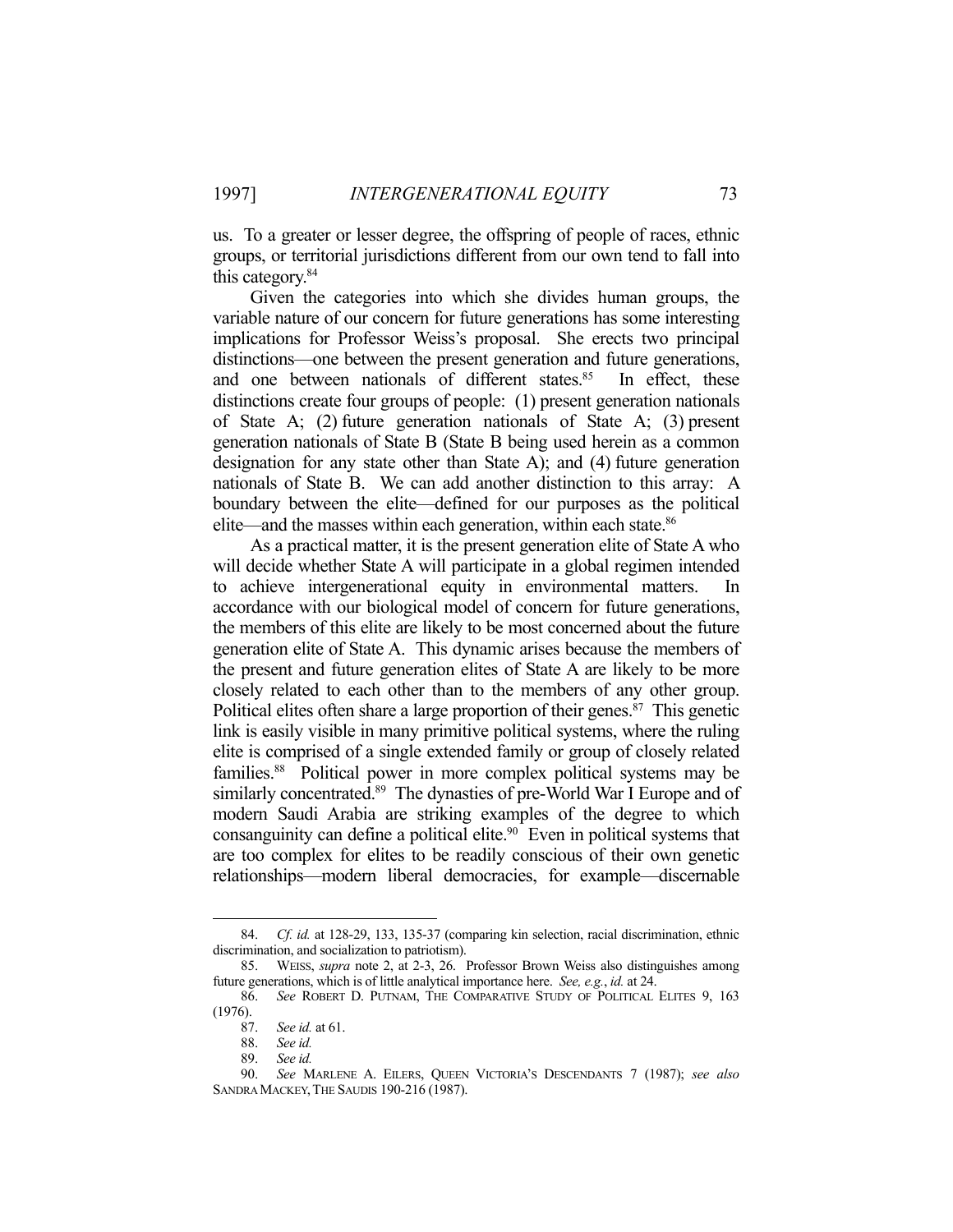genetic links among their members may be present nonetheless.<sup>91</sup> Individuals who move within the same socioeconomic, political, or other strata of society are more likely to meet and breed with each other than with individuals confined to other strata.<sup>92</sup>

 The closeness of the genetic relationship among members of the elite is likely to vary in accordance with the nature and formidability of the barriers to elite membership. As political scientist Robert Putnam has observed, political elites recruit new members through the use of "selectorates," guardians who winnow out candidates at each stage along the road to elite membership.<sup>93</sup> These selectorates eliminate candidates through the application of rules, which may include socioeconomic, educational, ethnic, familial, or other measurable criteria.<sup>94</sup> Some criteria are more likely than others to produce a high degree of consanguinity within the elite. Familial and ethnic criteria are near the top of the list. Socioeconomic and educational criteria are located further down, but may produce considerable consanguinity among elite members, especially if they are very exclusive. Ivy League graduates are more likely to be related to other Ivy League graduates, for example, than to people who never received a high school degree.<sup>95</sup>

 Beyond the future generation elite of State A, the present generation elite of State A is likely to be most concerned about the future generation masses of State A. In modern nation states—especially modern industrial democracies—the intranational boundary between masses and elite is rarely impermeable. In any event, this boundary is likely to be more permeable for breeding purposes than the political, cultural, linguistic, religious, and other international boundaries that exist between states.<sup>96</sup> Therefore, except perhaps in some highly integrated international contexts—such as the European Union or the international community of international relations professionals—it is more likely that the present generation elite of State A would be more closely related to the future generation masses of State A than to the future generation masses or elite of State B.

 <sup>91.</sup> *See* PUTNAM, *supra* note 86, at 61.

 <sup>92.</sup> *Cf. id.* at 113 (observing that common social and educational backgrounds help to generate and shape bonds of communications and friendships within elites).

 <sup>93.</sup> *See id.* at 39.

<sup>94.</sup> *See id.* at 39, 59-65.<br>95. *Cf. id.* at 28-29 (not

 <sup>95.</sup> *Cf. id.* at 28-29 (noting the link between social status and access to education in many countries).

 <sup>96.</sup> *See id.* at 38-39 (discussing the role of upper status social groups in the elite). *But cf. id.* at 163 (noting that the disparity in socialization between masses and elite in less developed countries tends to be much greater than in developed countries, resulting in distinct political cultures).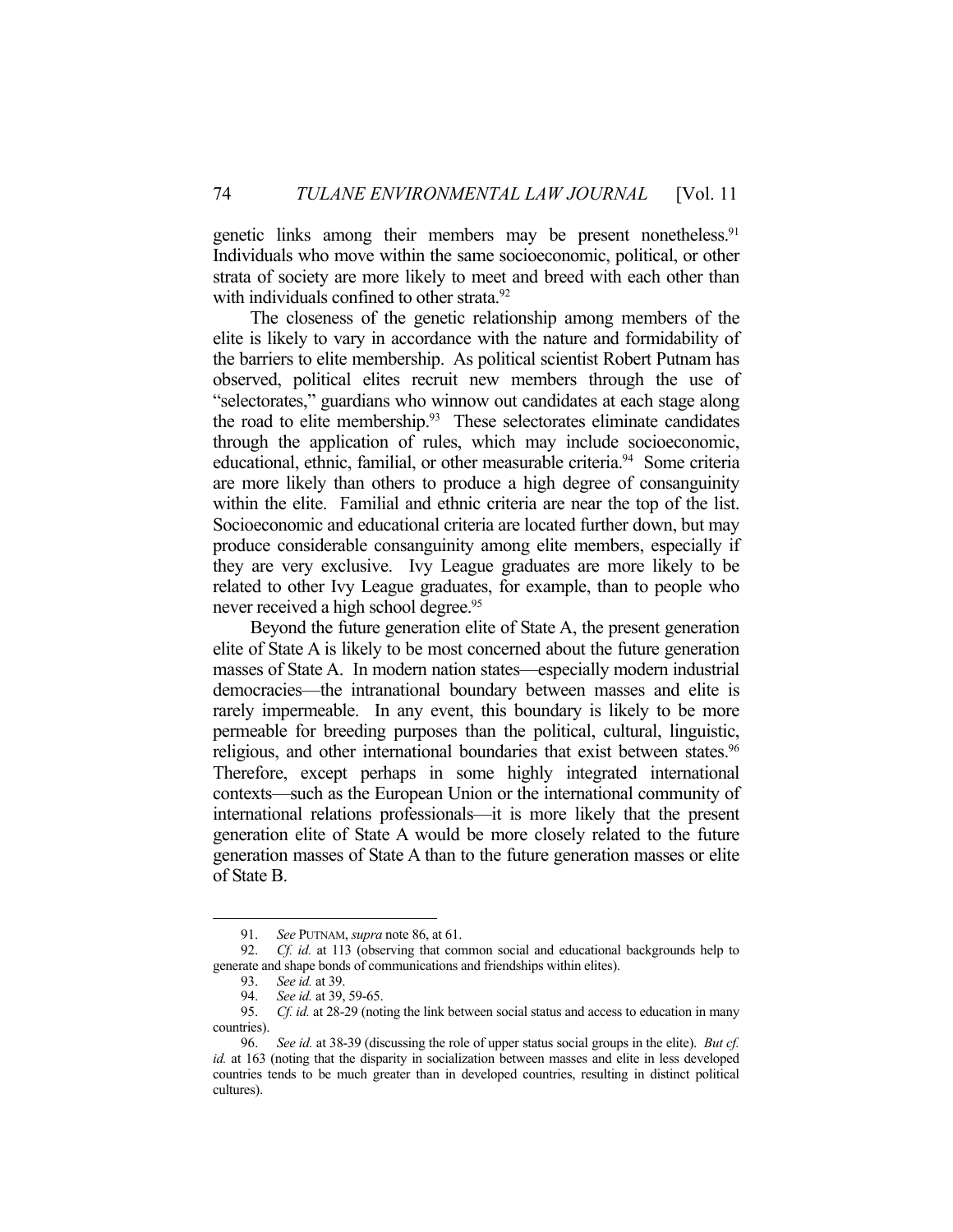The present generation elite of State A is least likely to be concerned about the future generation nationals of State B. There may be some reason to believe that the elite of State A would care more about the elite of State B than about the masses of State B, on the theory that the members of present generation elites of different states are more likely to meet and breed with each other than with the masses of the other state. We need not explore this argument too deeply, however, for it is peripheral to this analysis.

 Once again we find ourselves asking the most important question left unanswered by Professor Weiss's proposal: On what theory are we most likely to be able to conclude that the peoples of the world would abandon the current legal order in favor of a new one that would achieve intergenerational equity in environmental matters? The best answer is: On the theory that we are biologically and culturally predisposed to care about future generations, albeit in a carefully circumscribed way. First, we are predisposed to care *as* individuals *about* individuals. Second, our concern tends to vary in accordance with how closely we perceive the individual of concern to be related to us. The fact that our concern tends to vary in this way suggests that a new legal order based on that concern and intended to achieve intergenerational equity may be different from the one proposed by Professor Weiss.

### IV. CHARACTERISTICS OF A NEW LEGAL ORDER

## *A. Introduction*

 Professor Weiss's proposal incorporates three types of rights and duties:

- (1) intergenerational group rights and duties;
- (2) *intra*generational group rights and duties; and
- (3) *intra*generational *individual* rights and duties.97

Professor Weiss's notions about the intergenerational and intragenerational *group* rights and duties are a bit more revolutionary than even she seems willing to admit. Professor Weiss relies on the Universal Declaration of Human Rights, the International Covenant on Civil and Political Rights, and several other human rights and other documents to support her contention that the notion of group rights among generations and among peoples within the same generation are deeply rooted in international law.98 These documents provide considerably less support

 <sup>97.</sup> *See* WEISS, *supra* note 2, at 45, 96-99.

 <sup>98.</sup> *See id.* at 25-26, 114.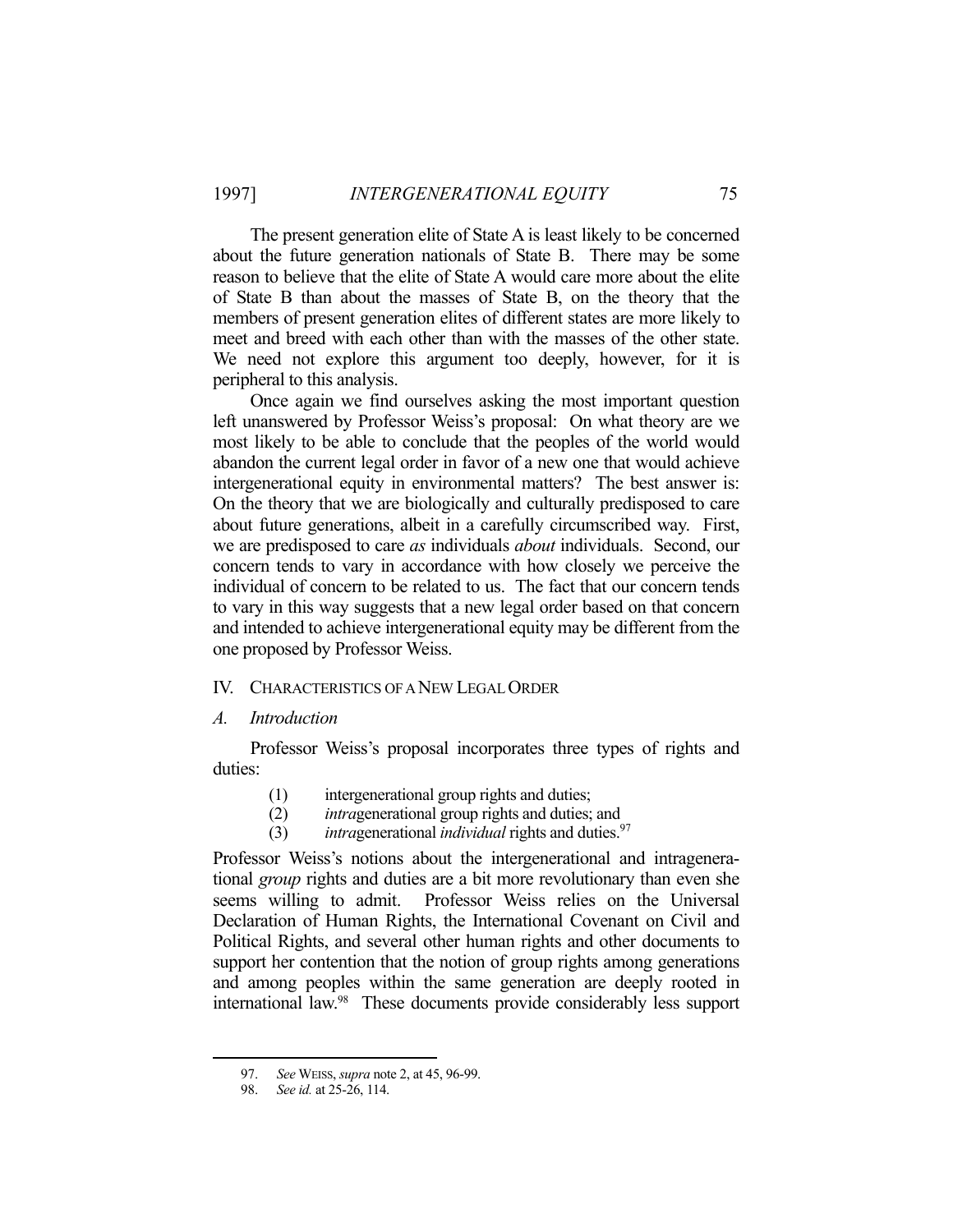than she supposes, and underscore one of the most problematic aspects of her proposal.

 In accordance with the age-old dictum that states, and not individuals, are the subjects of international law, the international community paid very little attention to its citizens' rights until after World War I when the League of Nations adopted the rights of ethnic and other minorities as a primary concern.<sup>99</sup> After World War II, the world community began to focus on "human rights," a universalization of the natural rights concept that had defined political relationships within liberal societies since the late eighteenth century.<sup>100</sup> In 1948, the United Nations General Assembly adopted the Universal Declaration of Human Rights,101 which has become the standard by which the human rights performance of its members is judged.102 The Universal Declaration is based on an eighteenth century conception of human rights.<sup>103</sup> Its authors were heavily influenced by both the American Declaration of Independence and the French Declaration of the Rights of Man and the Citizen, especially the latter.<sup>104</sup> For the most part, the authors of these eighteenth century declarations conceived of human rights as *individual*  rights, not group rights.105 In this and other respects, the authors of the Universal Declaration adopted the eighteenth century conception.<sup>106</sup>

 The major human rights conventions took their ideological cues from the Universal Declaration.<sup>107</sup> More specifically, they overwhelmingly reaffirm the notion of human rights as *individual* rights.<sup>108</sup> Group rights

 <sup>99.</sup> *See* John P. Humphrey, *The International Law of Human Rights in the Middle Twentieth Century*, *in* THE PRESENT STATE OF INTERNATIONAL LAW AND OTHER ESSAYS 75, 75-77 (Prof. Dr. Maarten Bos ed., 1973); *see also* WILL KYMLICKA, LIBERALISM, COMMUNITY AND CULTURE 210 (1989).

 <sup>100.</sup> *See* KYMLICKA, *supra* note 99, at 210.

 <sup>101.</sup> G.A. Res. 217 A (III), U.N. Doc. A/810 (1948).

 <sup>102.</sup> *See* Johannes Morsink, *The Philosophy of the Universal Declaration*, 6 HUM. RTS. Q. 309 (1984); *see also* MOSES MOSKOWITZ, INTERNATIONAL CONCERN WITH HUMAN RIGHTS 160 (1974).

 <sup>103.</sup> *See* Morsink, *supra* note 102, at 310-11.

 <sup>104.</sup> *See id.*

 <sup>105.</sup> The language in the American Declaration of Independence that asserts the right of the colonists to collectively separate themselves from the British Empire is an apparent exception to this rule. THE DECLARATION OF INDEPENDENCE paras. 1-2, 32 (U.S. 1776). The text of the American Declaration strongly suggests that the signers believed that this group right was derived from the colonists' individual rights, however. The colonists' right to form an independent government became vested in them as a result of King George III's alleged abuses of their individual rights. *See id.* para. 2.

 <sup>106.</sup> *See* Morsink, *supra* note 102, at 333.

 <sup>107.</sup> *See* MOSKOWITZ, *supra* note 102, at 160.

 <sup>108.</sup> *See* African [Banjul] Charter on Human and Peoples' Rights, *adopted* June 27, 1981, 21 I.L.M. 58, Organization of African Unity [OAU] Doc. CAB/LEG/67/3 Rev. 5 (1981); American Convention on Human Rights, Nov. 22, 1969, Organization of American States [OAS] T.S. No. 36, at 1, OAS Off. Rec. OEA/Ser. L/V/II.23 doc. rev. 2; *International Covenant on Civil*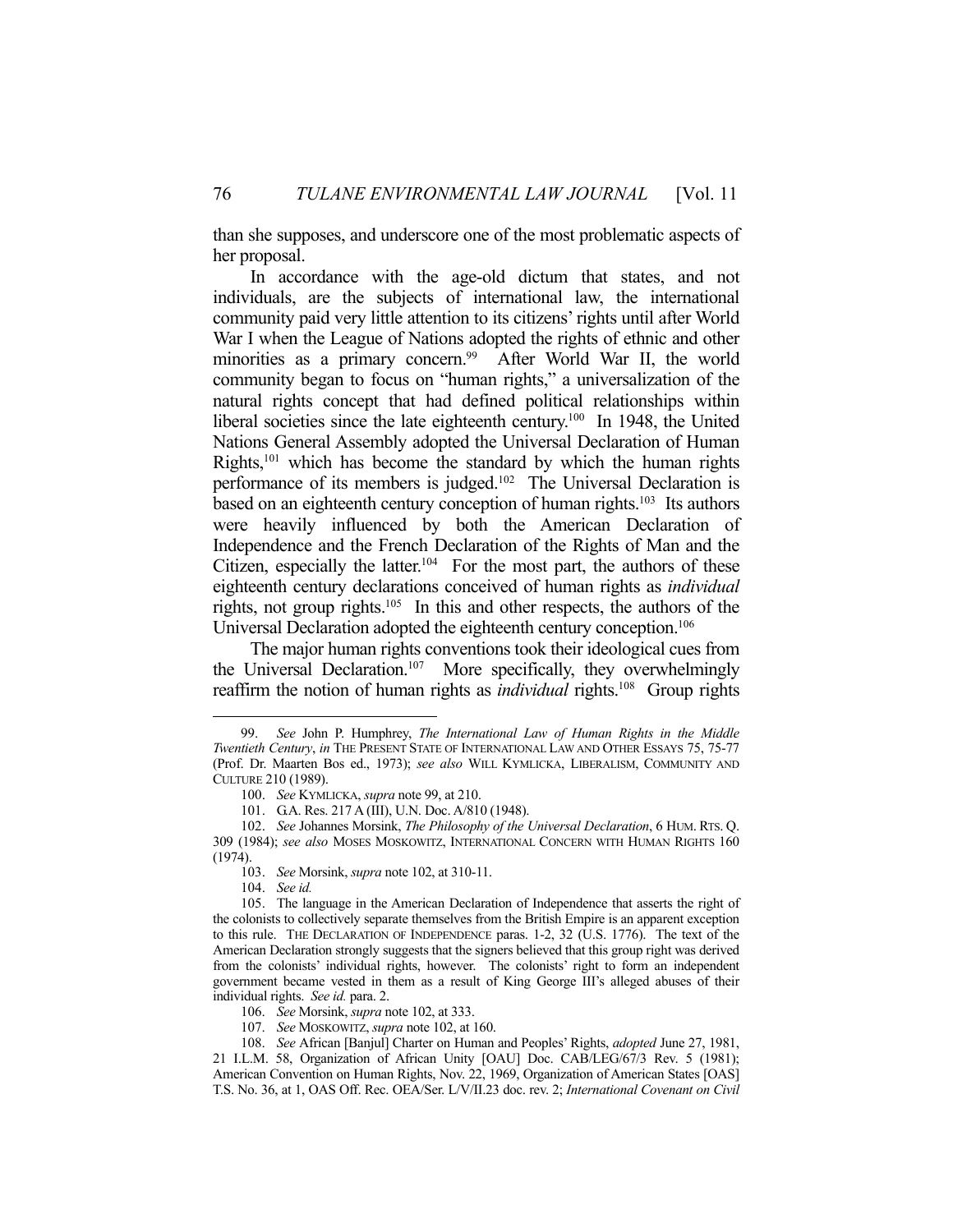do make an occasional appearance in these conventions, usually in the form of the right of peoples to self-determination or of their right to "freely dispose of their natural wealth and resources."109 Of all the human rights conventions, the African [Banjul] Charter on Human and Peoples' Rights places the most emphasis on group rights by far.110 It includes a long list of "peoples' rights," including a people's right to "a general satisfactory environment favourable to their development."<sup>111</sup> Paradoxically, the peoples' rights portions of the African Charter merely underscore the problematic nature of Professor Weiss's proposal. It is the Western industrial democracies that will have to endorse any proposal for a new legal order that would institutionalize principles of intergenerational equity in environmental matters if such a proposal is to be implemented in any meaningful way. The signatories to the African Charter are as culturally and legally distant from the Western industrial democracies as any group of countries in the world, and probably more so than most countries. The emphasis on group rights in the African Charter reflects that fact and smacks of an attempt to graft Western-imposed notions of individual rights onto peculiarly African communitarian legal traditions.<sup>112</sup>

 For all these reasons, the human rights concepts codified in international law are of limited precedential value when it comes to the group rights portion of Professor Weiss's proposal. Let us take a closer look at her notions about intergenerational group rights and duties.

# *B. Intergenerational Group Rights and Duties*

 Professor Weiss envisions a system of reciprocal rights and duties spanning the generations.<sup>113</sup> Future generations would have a right to demand that the present generation use the Earth sustainably.<sup>114</sup> The present generation would, in turn, have a duty to all future generations to use the Earth only in that way.<sup>115</sup> Professor Weiss suggests, without ever dwelling on the matter, that these rights and duties would arise out of a

*and Political Rights*, *adopted* Dec. 19, 1966, 1966 U.N.Y.B. 423, U.N. Doc. A/6316 (1966); *International Covenant on Economic, Social and Cultural Rights*, *adopted* Dec. 19, 1966, 1966 U.N.Y.B. 419, U.N. Doc. A/6316 (1966); [European] Convention for the Protection of Human Rights and Fundamental Freedoms, Nov. 4, 1950, 213 U.N.T.S. 222.

 <sup>109.</sup> *International Covenant on Civil and Political Rights*, *supra* note 108, art. 1, ¶¶ 1, 2; *see International Covenant on Economic, Social and Cultural Rights*, *supra* note 108, ¶¶ 1, 2.

 <sup>110.</sup> African [Banjul] Charter on Human and Peoples' Rights, *adopted* June 27, 1981, arts. 19-24, OAU Doc. CAB/LEG/67/3 Rev. 5 (1981).

 <sup>111.</sup> *Id.* (quoted material appears in art. 24).

 <sup>112.</sup> *See* WEISS, *supra* note 2, at 20.

 <sup>113.</sup> *See id.* at 45, 47-49, 95-103.

 <sup>114.</sup> *See id.* at 17, 21, 24-25, 47, 95.

 <sup>115.</sup> *See id.*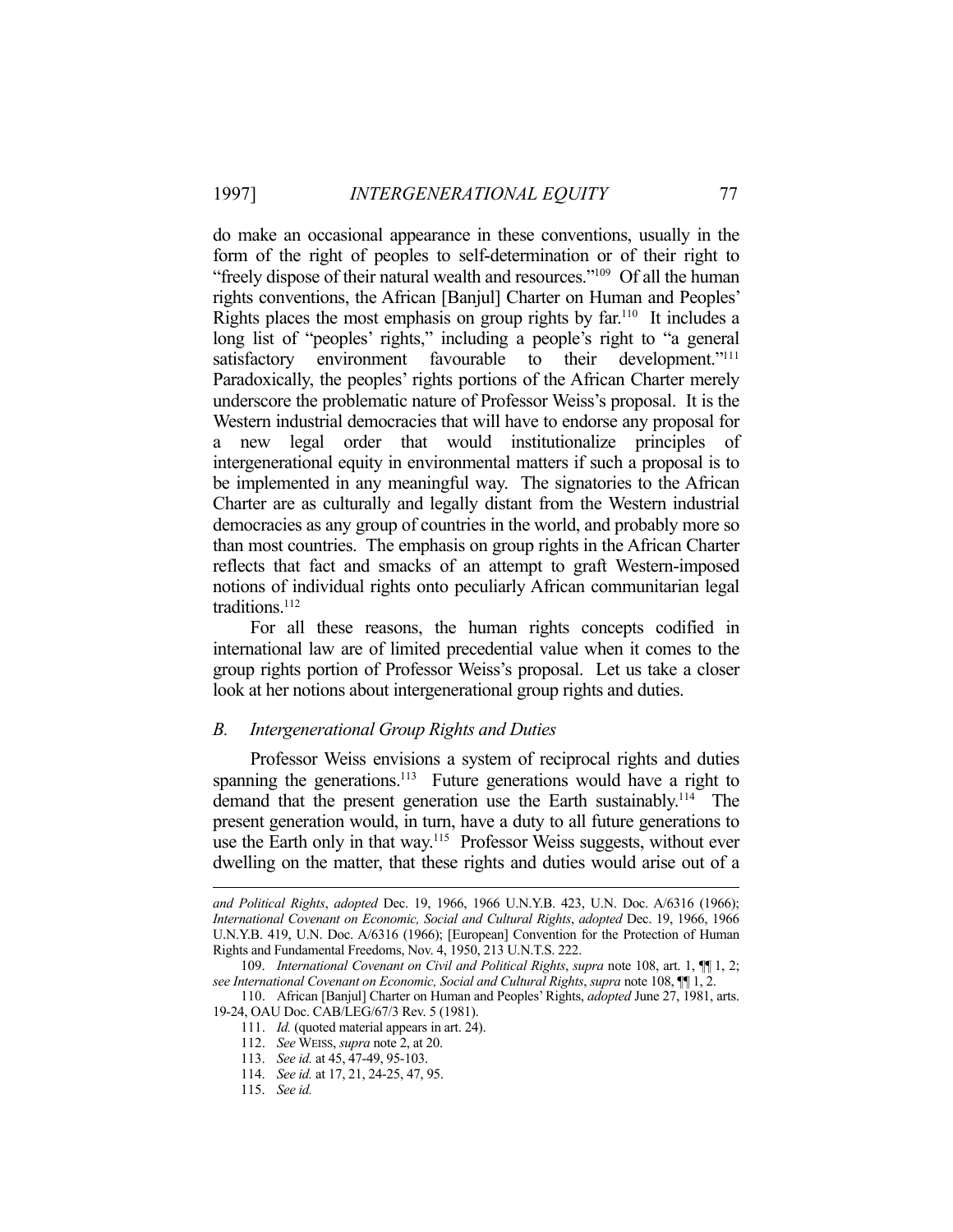contract between generations.<sup>116</sup> Contract theory would be one obvious source of theoretical justification for such an arrangement. Further reflection suggests, however, that the intergenerational rights and duties in Professor Weiss's proposal would not be based on a contract in a traditional Western sense, either for lack of consideration or for lack of competency on the part of one of the contracting parties.<sup>117</sup>

 Two major scenarios are possible. In the first scenario, the present generation would make a contract with each future generation for that future generation's own benefit. The present generation would promise to use the Earth sustainably. The future generation would merely promise to receive the benefit of the present generation's promise. The promise of the future generation would not constitute consideration, and a contract would not have been formed.<sup>118</sup> In the second scenario, the present generation would also make a contract with each future generation, but this time for the benefit of one or more of the future generations. The present generation would promise the future generation to use the Earth sustainably in exchange for the promise of the future generation to do the same. Both contracting parties would make this promise for the benefit of one or more generations who were not contracting parties. Both parties would have furnished consideration, and a contract would have been formed.119 The one or more future generations that were not parties to the contract would stand as intended third party beneficiaries.<sup>120</sup>

 The second scenario, however, is not problem free. Future generations legitimately may be presumed incapable of being a party to a contract, because the act of classifying a generation as a "future" generation implies that its members have not yet been born. At the very least, it implies that they have not yet reached the age of majority.<sup>121</sup> This common sense view provides strong support for the argument that future generations would be incapable of forming a meaningful contract in the traditional Western sense.

 A contract among the members of the present generation would provide a much stronger theoretical foundation for a new legal order intended to achieve international equity in environmental matters. Each member of the present generation has an interest in ensuring that all of the other members of the present generation use the Earth only on a sustainable basis. Only if all members of the present generation use the

 <sup>116.</sup> *See id.*

 <sup>117.</sup> *See* RESTATEMENT (SECOND) OF CONTRACTS §§ 12, 71, 75 (1981).

 <sup>118.</sup> *See id.* §§ 71, 75.

 <sup>119.</sup> *See id.*

 <sup>120.</sup> *See id.* § 302(1).

 <sup>121.</sup> *See id.* §§ 9, 12; *cf. id.* § 14 (discussing the ability of infants to enter into contracts).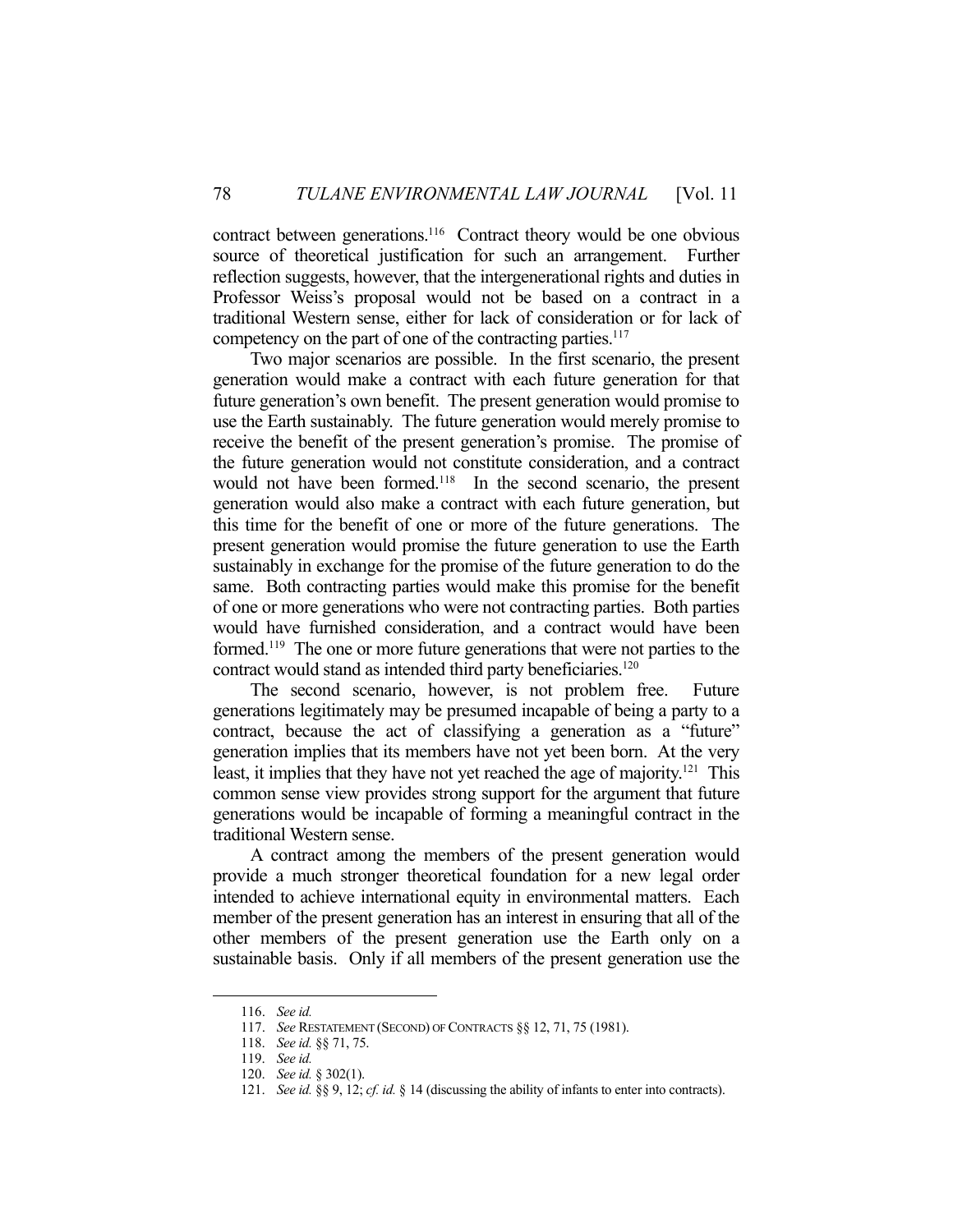Earth in such a way can any of them be sure that his or her descendants will have an appropriate amount of natural and cultural resources. This interest could be vindicated contractually. Each member of the present generation could promise all of the other members of the present generation to use the Earth sustainably in return for their promises to do the same. The members of future generations would stand as intended third party beneficiaries to the contract.

 This attempt to make Professor Weiss's proposal more consistent with traditional Western notions of contract theory would transform her *inter*generational rights and duties into *intra*generational rights and duties. It would also do something else. It would transform her *group* rights and duties into *individual* rights and duties, which are more consistent with Western rights traditions. Professor Weiss's intragenerational rights and duties thus become an issue.

#### *C. Intragenerational Rights and Duties*

 Professor Weiss seems to make a point of emphasizing the rights of less developed countries and the duties of developed countries to them.122 In the first instance, these rights and duties attach to groups.<sup>123</sup> To be sure, Professor Weiss's conception of these group rights and duties satisfies the traditional Western contract requirements of consideration and competency.124 Developed countries would promise less developed countries to use the Earth sustainably in exchange for the less developed countries' promises to do the same. Developed countries also might promise to give less developed countries aid in exchange for the less developed countries' promises to use the aid for the purpose of using the Earth sustainably. In any event, the requirement for a mutual exchange of consideration would be satisfied.<sup>125</sup>

 What is missing from Professor Weiss's account, however, is an appropriate emphasis on *jural community*, at least as that term was conceived originally. The term "jural community" was originally conceived as a description of the widest grouping within certain indigenous African societies that was characterized by a mechanism for ultimately resolving disputes peaceably and a moral obligation to use the mechanism.<sup>126</sup> As this conception suggests, membership in a jural

 <sup>122.</sup> *See* WEISS,*supra* note 2, at 27-28.

 <sup>123.</sup> *See id.* at 44-45.

 <sup>124.</sup> *See* RESTATEMENT (SECOND) OF CONTRACTS §§ 9, 12, 14, 71, 75 (1981).

 <sup>125.</sup> *See id.* §§ 71, 75.

 <sup>126.</sup> *See* John Middleton & David Tait, *Introduction to* TRIBES WITHOUT RULERS 1, 9 (1958). Although these societies lacked a centralized political authority, and were characterized instead by political systems that were based on a network of family lineages, *see id.* at 1, 3-4, 6-8,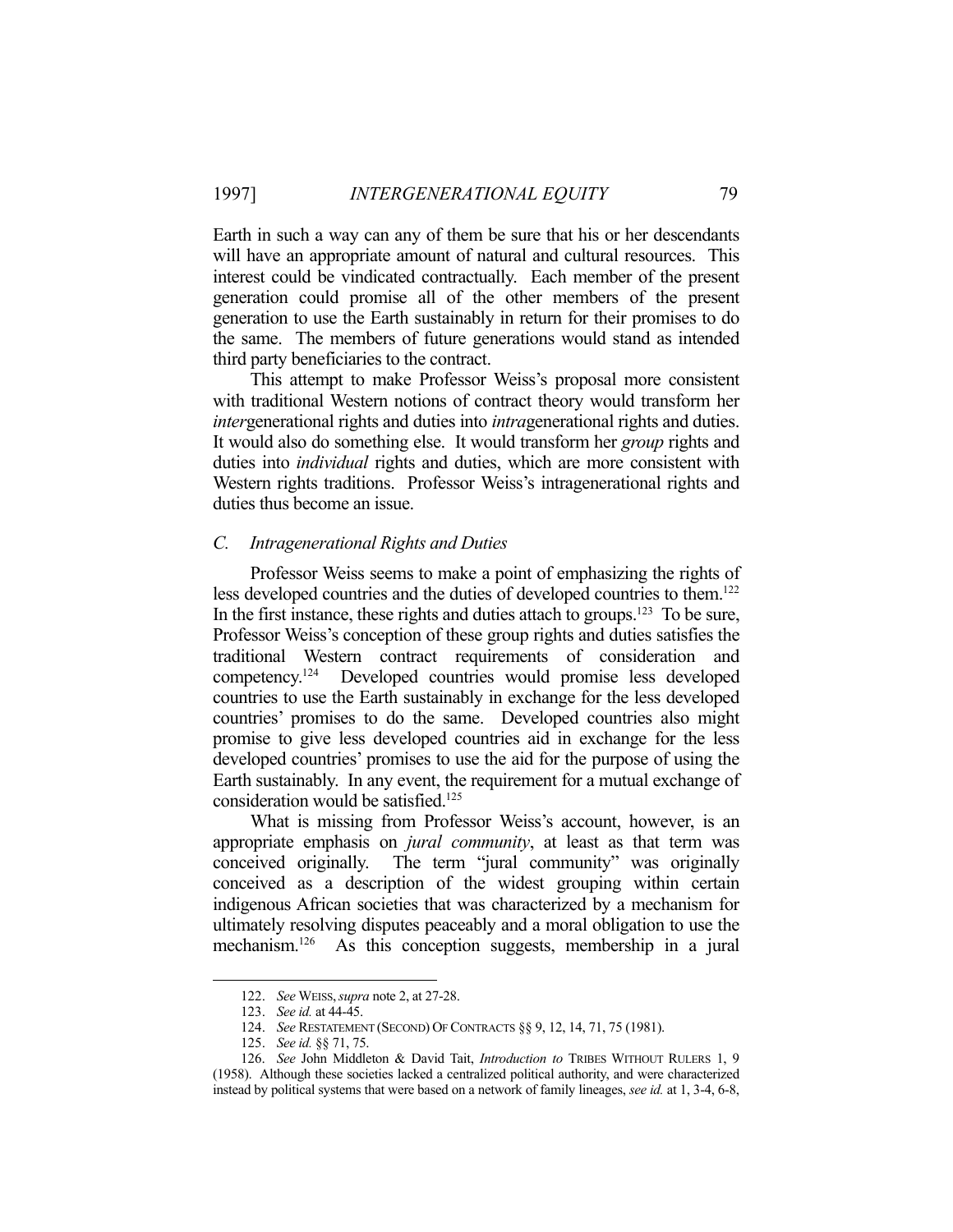community implies a measure of security for the weak or otherwise vulnerable because force is not among the legitimate means available to community members for ultimately resolving disputes between them.<sup>127</sup>

 According to this original conception, most stable nation states clearly qualify as jural communities.<sup>128</sup> The society of nations, on the other hand, does not qualify as a jural community because armed force remains available to nation states as a legitimate means for ultimately resolving disputes between them.<sup>129</sup> As we have noted, the present generation nationals of State A are not especially concerned about the well being of the present or future generation nationals of State B. On the other hand, they *are* concerned about the well-being of the future generation nationals of State A. In order to achieve intergenerational equity in environmental matters, the present generation nationals of State A could collectively contract with the present generation nationals of State B, each group promising to use the Earth sustainably in exchange for the other group's promise to do the same. The requirement for a mutual exchange of consideration would be satisfied, and the future

the procedural norms that the jural communities within these societies embodied, call to mind the contract by which John Locke believed human beings transcended the state of nature and established the centralized political authority of civil society. *Cf.* JOHN LOCKE, SECOND TREATISE OF GOVERNMENT ¶¶ 95-99, 127, 134, 144 (C.B. MacPherson ed., 6th ed. 1980) (1764). The purpose of this contract was to allow human beings to escape the defects inherent in the state of nature, including the personal insecurity that arose out of the lack of a known and settled law consented to by all people to serve as the common standard by which disputes between them were to be resolved. *See id.* ¶¶ 123-24.

The term "jural community" also has been used to refer to an arena in which all of the actors recognize that a common dispute resolution mechanism exists, without regard to whether or not that mechanism is peaceable and without regard to whether or not a moral obligation to use it exists. *See* MICHAEL BARKUN, LAW WITHOUT SANCTIONS 71 (1968); *see also id.* at 72-73, 127 (asserting that a jural community "connotes a consensus on conflict-management procedures" and is similar to what contemporary political scientists call a "political community," and that a jural community is "the area within which an all-inclusive organizing idiom is used, be it lineage, sovereignty, or something else," such that in political systems based on a network of family lineages the jural community is the largest human grouping in which everyone shares approximately the same conception of the network).

 <sup>127.</sup> Although feuds were characteristic of some of the jural communities to which the term "jural community" originally was applied, these feuds were among the disputes for which the members of the jural community recognized the existence of mechanisms to ultimately resolve disputes peaceably and a moral obligation to use them. *See* Middleton & Tait, *supra* note 126, at 1, 20-21; *see also id.* at 22 (listing some of the mechanisms).

 <sup>128.</sup> Although some nation states might fail to qualify as jural communities in this sense because they lack a mechanism for ultimately resolving disputes peaceably and a moral obligation to use the mechanism—such nation states need not concern us unduly. There is little reason to expect that any such nation state either could or would play a constructive role in an international legal regimen intended to achieve intergenerational equity in environmental matters.

 <sup>129.</sup> *Cf.* KENNETH N. WALTZ, THEORY OF INTERNATIONAL POLITICS 112-14 (1979) (describing the role played by war in international relations and comparing the international system with domestic political systems).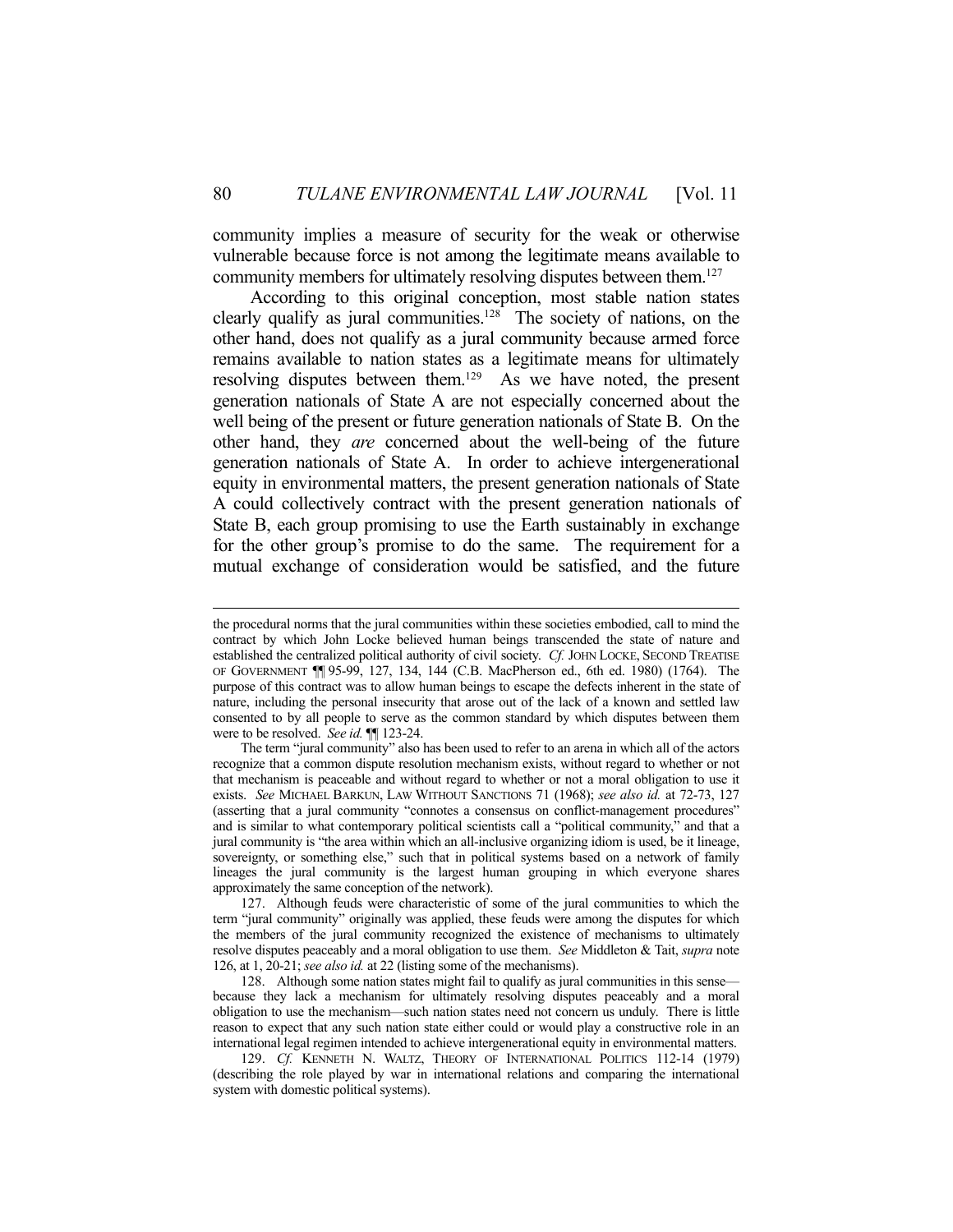generation nationals of both states would stand as intended third party beneficiaries to the contract. Unfortunately, a contract of this sort would require the nationals of each state to step outside of their own jural community and into the international arena in order to enforce the contract.

 Although some peaceable dispute resolution mechanisms exist in the international arena, armed force remains available to nation states as a legitimate means for ultimately resolving disputes between them, which in turn implies a measure of insecurity for countries that are weak or otherwise vulnerable such that they could not enforce the contract against other countries that were in material breach of the contract terms.

 Ironically, either developed countries or less developed countries could be considered weak or otherwise vulnerable such that they could not enforce the contract against countries of the other group, depending on the circumstances. Less developed countries could be considered weak or otherwise vulnerable such that they could not enforce the contract against developed countries by virtue of the latter's superior economic, technological, and military might. On the other hand, developed countries could be considered weak or otherwise vulnerable such that they could not enforce the contract against less developed countries as a result of the practical difficulties that such an enforcement attempt could entail. Even an activity as simple as burning wood fuel for cooking purposes, for example, when undertaken by exploding populations in the less developed world, could amount to a material breach of the contract by making it impossible to limit global atmospheric concentrations of  $CO<sub>2</sub>$  to levels sufficient to control global climate change. Although developed countries could resort to armed force in an attempt to coerce these populations into refraining from cooking their meals using the fuel available to them, the practical obstacles to successfully controlling the efforts of dispersed populations to satisfy basic human needs in this manner are manifest, as is the likelihood that less developed countries would take advantage of any means at their disposal, including chemical, biological, or nuclear weapons, or statesponsored terrorist attacks, to defend themselves against the gross infringement of their national sovereignty that any attempt to overcome these practical obstacles likely would entail. In any case, the power of the developed countries to enforce the contract at an acceptable cost in such circumstances would seem to be more apparent than real. From the perspective of nearly any country, the most attractive legal order would be one that did not require the nationals of that country to step outside of their own jural community in order to enforce a contract intended to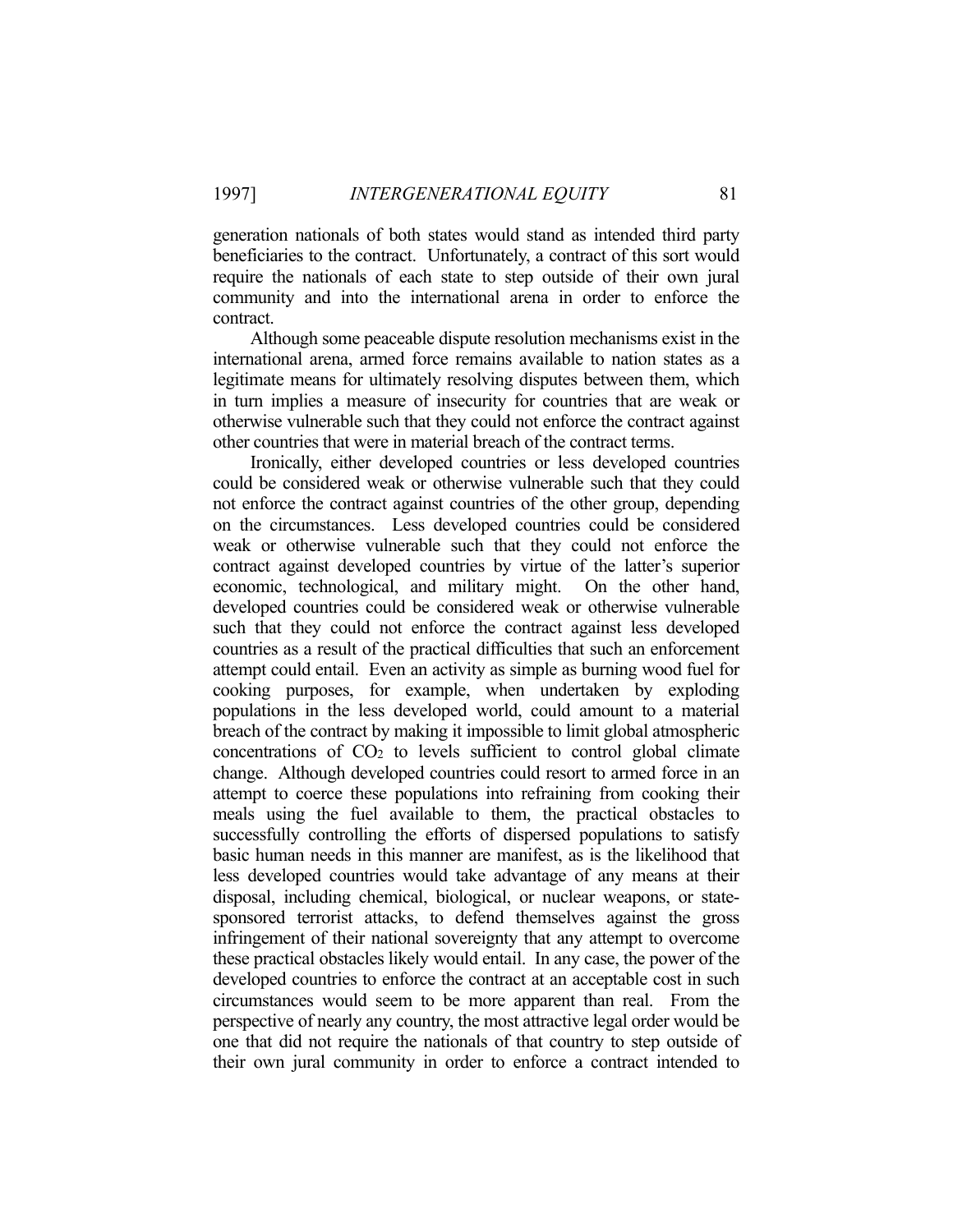achieve their shared intergenerational goals because of the risk that an unenforceable material breach of such a contract would occur.<sup>130</sup>

 A contract made by the present generation nationals of each country among themselves for the benefit of their country's future generation nationals would satisfy this criterion. In such a contract, each present generation national of State A would promise each of the other present generation nationals of State A to use the Earth sustainably, and to do whatever else was necessary to achieve the intergenerational goals of both of them. The second half of this promise would require the present generation nationals of State A to give aid to the present generation nationals of State B to the extent needed to ensure that State B nationals could use the Earth sustainably. Without this aid, the efforts of State A nationals to achieve their own intergenerational goals would be threatened.131

 Such a contract would also satisfy the requirement for a mutual exchange of consideration. The future generation nationals of State A would stand as intended third-party beneficiaries to the contract. The present and future generation nationals of State B would stand as incidental third party beneficiaries to the contract. Such a contract would be entirely consistent with the international goals that Professor Weiss seeks to achieve.

 It is interesting to note in this connection the 1993 opinion of the Supreme Court of the Philippines, *Minors Oposa v. Secretary of the Department of Environment and Natural Resources*. 132 *Minors Oposa* is perhaps the first environmental decision to be based squarely on principles of intergenerational equity. In that case, the court held that the minor Filipino plaintiffs had standing to sue on behalf of themselves, the other members of their generation, and the members of generations not yet born, to stop the logging of rain forests in the Philippines.133 According to the court, the minor plaintiffs derived their right to sue as representatives of future generations from "the concept of

 <sup>130.</sup> One also could make the argument that a legal order that did not require the nationals of any country to step outside of their own jural community in order to enforce such a contract would be preferable to one that required them to do so because of the presence within most stable nation states of a sovereign capable of enforcing the terms of the contract. To make such an argument, however, would likely open a Pandora's box of thorny issues regarding the relative effectiveness of domestic and international law and the mechanisms for enforcing it.

 <sup>131.</sup> This second half of the promise would assume the observance of basic human rights. For example, the promise would not authorize or obligate the contracting parties to kill all of the present generation nationals of State B of one sex or the other in order to ensure that no future generation nationals of State B would be born.

 <sup>132. 33</sup> I.L.M. 173 (1994).

 <sup>133.</sup> *See id.* at 185.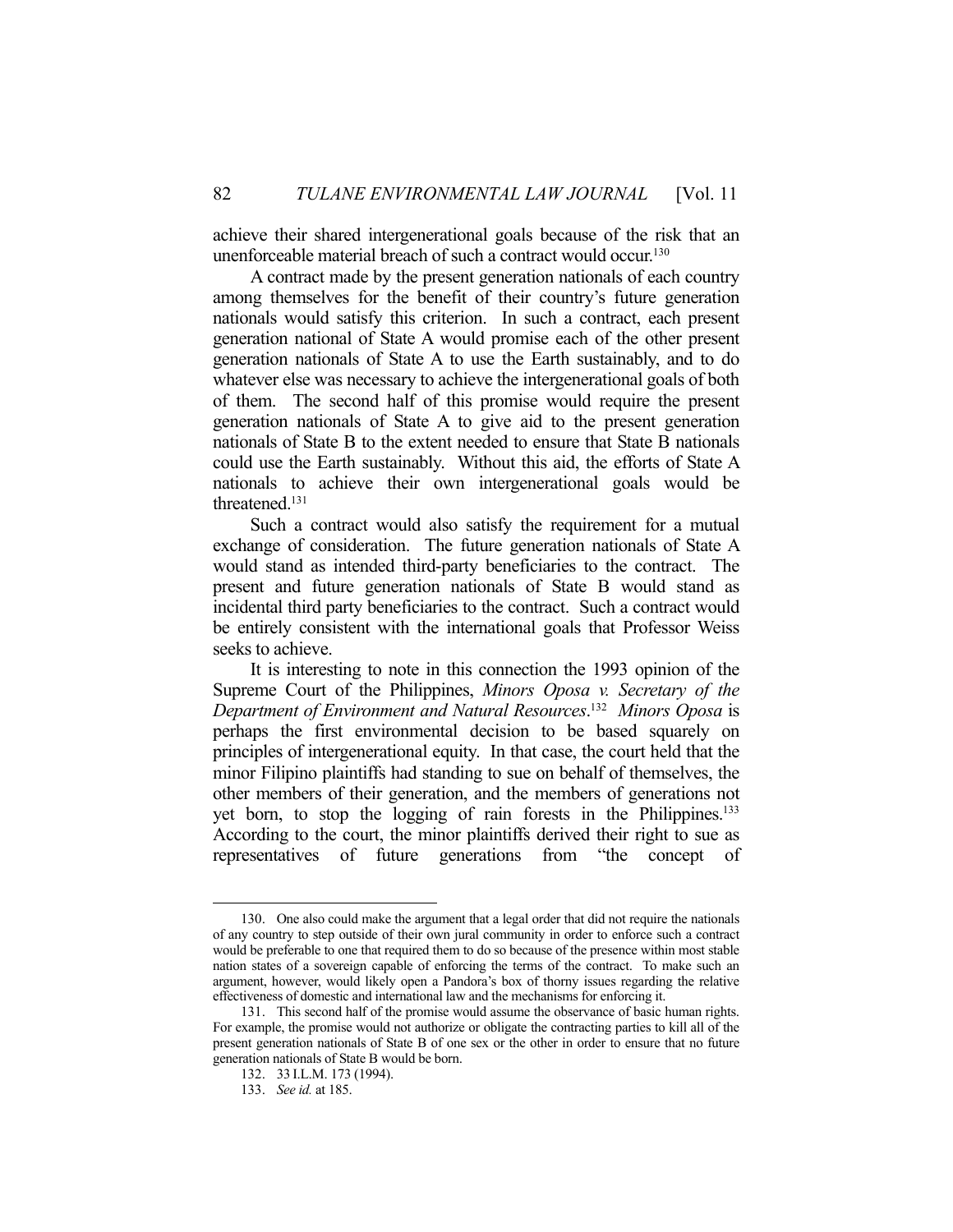intergenerational responsibility insofar as the right to a balanced and healthful ecology is concerned."<sup>134</sup> The court went on to observe that:

[n]eedless to say, every generation has a responsibility to the next to preserve that rhythm and harmony [of nature] for the full enjoyment of a balanced and healthful ecology. Put a little differently, the [plaintiff] minors' assertion of their right to a sound environment constitutes, at the same time, the performance of their obligation to ensure the protection of that right for the generations to come.<sup>135</sup>

What is most significant about *Minors Oposa* for our purposes is that it was decided by a national court under national law on principles of intergenerational equity for future generation nationals *of that nationstate*. 136

 Placing an appropriate emphasis on jural community in the new legal order would have other beneficial implications. As Professor Weiss points out, a new legal order that would institutionalize principles of intergenerational equity in environmental matters is not likely to become a reality unless the entire world community participates.<sup>137</sup> Less developed countries, which often find themselves struggling just to meet the basic short term human needs of their populations, are unlikely to be

 <sup>134.</sup> *Id.*

 <sup>135.</sup> *Id*. American courts have been much more circumspect. *See* Allen, *supra* note 1, at 713, 723-29, 734-35; *cf.* Just, *supra* note 1, at 597, 615-17, 621-28. The United States District Court for the District of New Jersey has perhaps come closer than any other American court to basing a decision in an environmental case squarely on principles of intergenerational equity. In *Cape May County Chapter, Inc., Izaak Walton League of America v. Macchia*, 329 F. Supp. 504 (D.N.J. 1971), the court held in a case brought under several federal environmental statutes that an environmental group had standing to sue not only in its own right, but also as the representative of a class of other persons, including persons not yet born, under Federal Rule of Civil Procedure 23(b)(2). *Id.* at 514. In so doing, the court observed that the environmental group, its members, and the members of the class of persons that the environmental group claimed to represent—including those persons not yet born—all had "special beneficial interests" that fell within the "zone of interests" that the statutes sought to protect. *Id.* at 516. In 1992, however, the United States Supreme Court held that the plaintiffs in a federal Endangered Species Act case failed to satisfy the "injury in fact" prong of the Article III standing requirement in that they had no current plans to return to the places where the species in question lived, and therefore had failed to show that injury was "imminent." Lujan v. Defenders of Wildlife, 504 U.S. 555, 562-64, 579 (1992) (Scalia, J., for a plurality, and Kennedy & Souter, JJ., concurring). This cramped interpretation of the Article III standing requirement leaves the ability of plaintiffs to sue as representatives of future generations in federal environmental cases in considerable doubt. *See*  Allen, *supra* note 1, at 734-35; *cf.* Just, *supra* note 1, at 625-26 (proposing American courts ought to recognize intergenerational standing in federal Endangered Species Act cases in order to alleviate the pernicious effects of the United States Supreme Court's interpretation in *Lujan* of the "injury in fact" prong of the Article III standing requirement).

 <sup>136.</sup> *See Minors Oposa*, 33 I.L.M. at 200 (Feliciano, J., concurring); *cf. id.* at 184 (ruling that the suit is a class action because its subject matter is of interest to all citizens of the Philippines, who are so numerous as to make it impracticable, if not impossible, to bring them all before the court).

 <sup>137.</sup> *See* WEISS, *supra* note 2, at 161.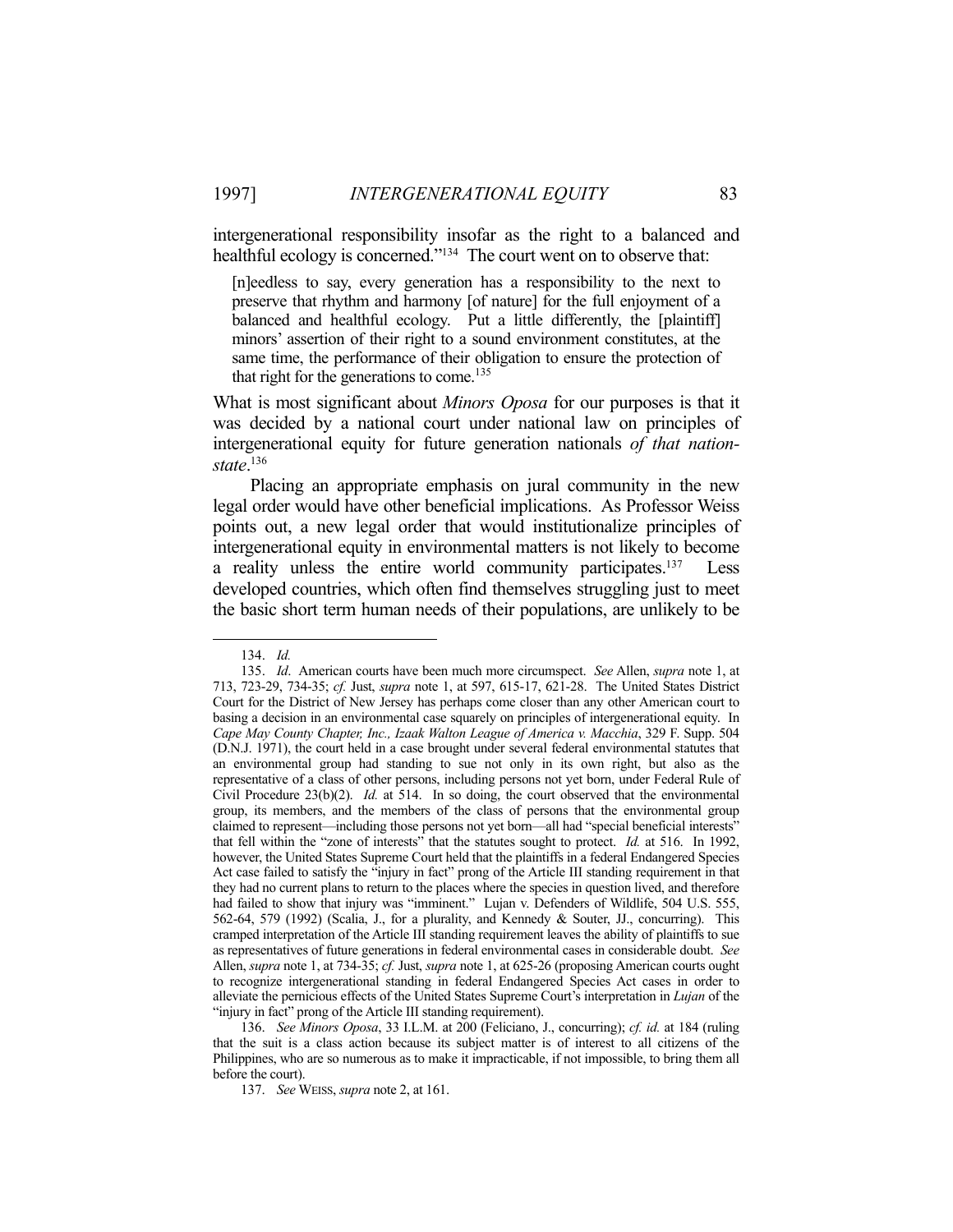able to participate in such a legal order without significant foreign aid.138 If State A were a developed country, then the promises that the present generation nationals of State A would give to each other in their *intra*national contract likely would require them to provide the necessary aid for the benefit of their own future generation nationals. The present and future generation nationals of less developed countries would stand as incidental third party beneficiaries to the contract. If State B were a less developed country, then the promises that the present generation nationals of State B would give to each other in their *intra*national contract likely would require them to accept that aid for the benefit of their own future generation nationals. In that case, the present generation nationals of State A would stand as incidental third party beneficiaries to the contract.

 As this explanation suggests, not only would all the rights and duties in the new legal order be *intra*national and *intra*generational, they also would be attached to individuals only. It is here that the distinction between the elite and the masses within any given country becomes analytically important. In some countries, especially in the less developed world, the masses stand in the same relation to the elite, as far as their ability to use the Earth sustainably is concerned, as the less developed countries stand to developed countries. The masses in these countries are too poor to be able to use the Earth sustainably without outside help.<sup>139</sup> This fact gives rise to at least three major questions:

(1) Do the masses have an intranational right to demand aid from the elite?

(2) Does the elite have a duty to give it?

(3) If such rights and duties exist, can they be attached to individuals, or must they be group-based?

The best answer to these questions varies depending on whether the elite constitutes a single jural community.

 Within any society that itself constitutes a jural community, there may be additional, smaller jural communities, whose members share among themselves behavioral norms in addition to those that they share with the rest of society.<sup>140</sup> On this basis, an elite itself may constitute a jural community. Suppose that State A is a rigidly authoritarian state such that the elite constitutes a distinct jural community with a monopoly on political decision-making. In that case, the members of the elite could achieve their intergenerational goals by promising each other to use the Earth sustainably, and to do whatever else was necessary to ensure that

 <sup>138.</sup> *See id.* at 27-28.

 <sup>139.</sup> *Cf.* WEISS, *supra* note 2, at 162-63.

 <sup>140.</sup> *See* Middleton & Tait, *supra* note 126, at 1, 9; *see also* BARKUN, *supra* note 126, at 67 (restating Middleton's and Tait's original conception of the jural community).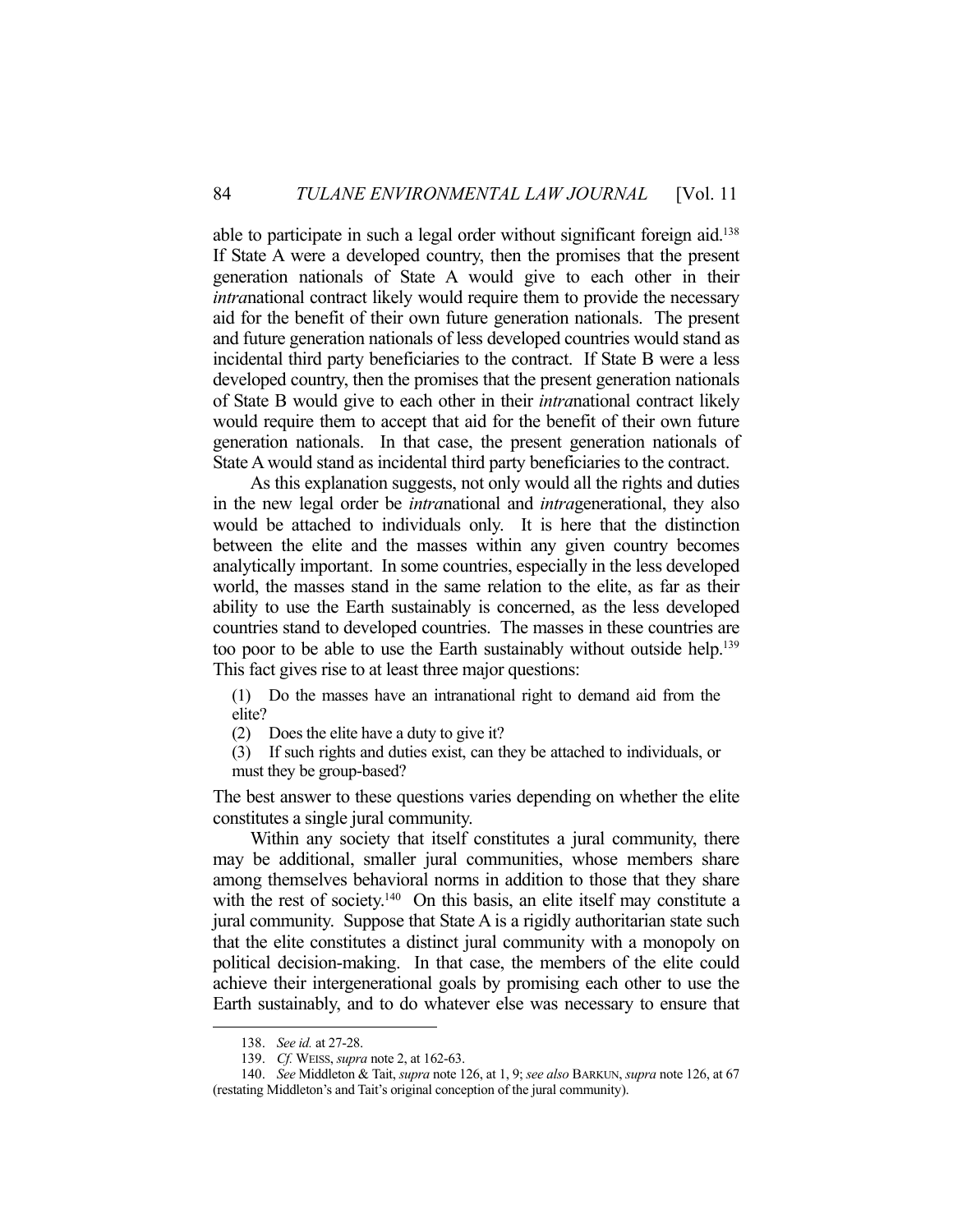those goals would be achieved. The second half of this promise would oblige the members of the elite to provide aid to the masses as necessary to achieve those same goals. The masses would stand as incidental third party beneficiaries to the contract.

 Alternatively, suppose that State A is thoroughly democratic. The masses participate extensively in politics, and elite decisions are thoroughly responsive to that participation. In that case, the members of the elite probably could not achieve their intergenerational goals without the active collaboration of the masses. Accordingly, the citizens of the nation as a whole would contract with each other, each promising all the others to use the Earth sustainably in exchange for the others' promises to do the same. In addition, each member of the elite would promise each member of the masses to provide any necessary aid in exchange for the latter's promise to use that aid for the purpose of using the Earth sustainably.

 As this analysis demonstrates, intergenerational equity in environmental matters could be achieved without resorting to group rights or duties of any kind. A new legal order that would institutionalize principles of intergenerational equity could be established without stepping outside of the individual rights tradition of the West. The Western industrial democracies, whose support is essential if intergenerational equity in environmental matters is to be achieved, would be much more likely to endorse a new legal order based on individual rights and duties than one based on group rights and duties. That being said, one aspect of the group rights component of Professor Weiss's proposal still warrants further examination.

 Professor Weiss considers the number of people in each generation to be irrelevant to the intergenerational group rights incorporated in her proposal.141 Such is not the case, however. According to Professor Weiss, every generation should have a right to inherit the Earth in a condition comparable to that enjoyed by previous generations.<sup>142</sup> It is true that the number of people in the inheriting generation is irrelevant to this particular right, but the problem is more complex than that. The complexity arises because: (1) every generation also has a duty to pass on the Earth to the next generation in as good a condition as it was in when that generation first received it and (2) the number of people in any generation is determined by the previous generation. All other factors being equal, the more people comprising an inheriting generation, the more difficult it would be for that generation to fulfill its own duty to

 <sup>141.</sup> *See* WEISS, *supra* note 2, at 96.

 <sup>142.</sup> *See id.* at 38; *see also id.* at 97.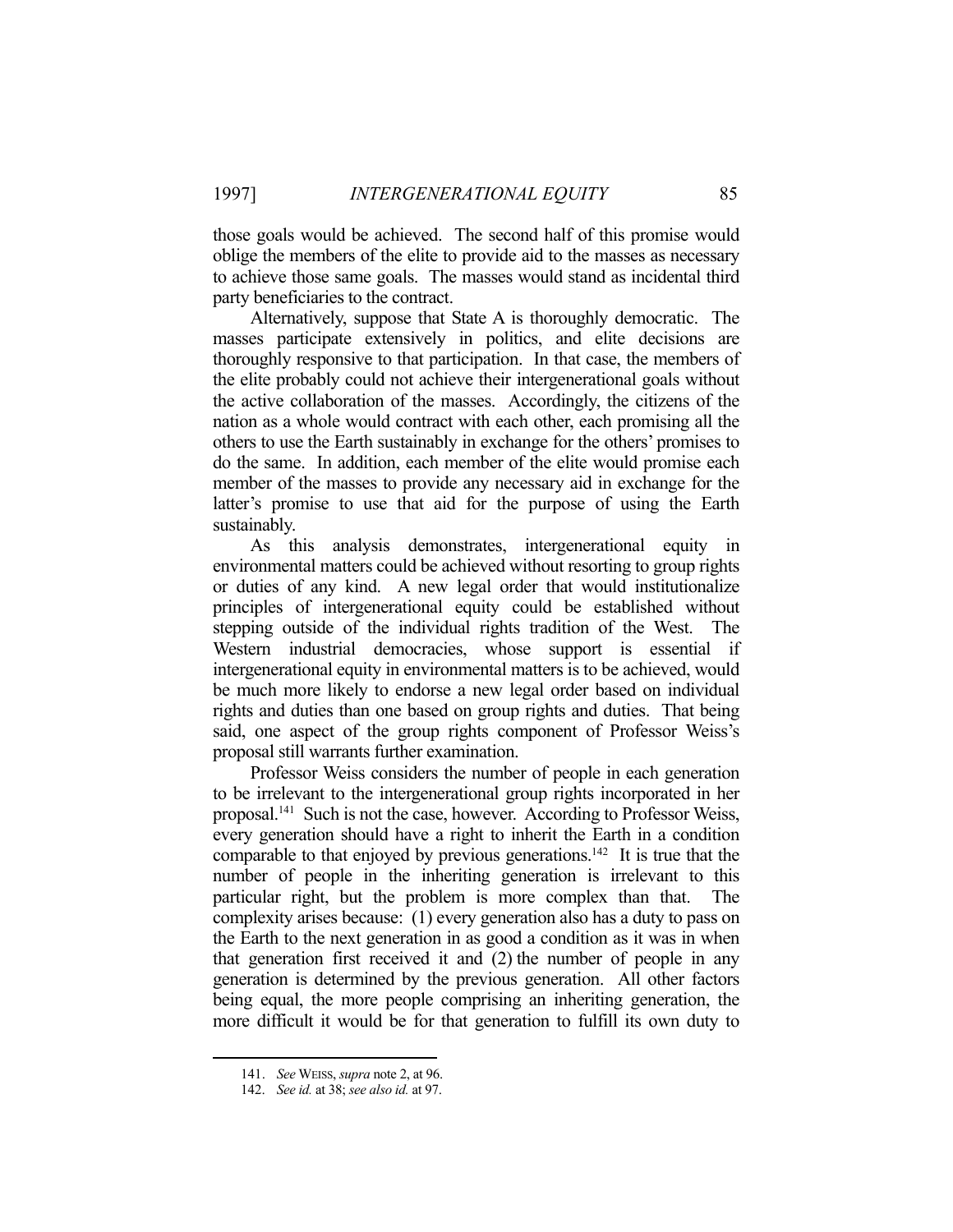future generations. This duty—to pass on the Earth in as good a condition it was when the inheriting generation first received it—would become more difficult to fulfill because of the greater demand that the increased size of the inheriting generation would place on the Earth's resources. Every generation thus has the power to make the next generation's duties to more remote generations either much harder or much easier to fulfill. Making those duties harder to fulfill would seem inequitable on its face.

 In order to prevent this inequity from arising, Professor Weiss's proposal would have to incorporate a duty incumbent on every parental generation not to produce a filial generation significantly more numerous than itself, and a corresponding right of every filial generation to have its parental generation behave in this way. In keeping with other relevant aspects of Professor Weiss's proposal, these intergenerational rights and duties likely also would be inter*national* rights and duties that attached to the members of each generation as a group. In a new legal order based on intranational, individual rights and duties only, however, the analogous rights and duties would take a predictably different form. After all, the present generation nationals of State A could ensure that each of their immediate descendants would inherit a given amount of resources in either or both of two ways. They could promise each other to limit their own use of the Earth's resources, or to have fewer children, or to do both. In any event, they could achieve their shared intergenerational goals by means of *intra*national, *intra*generational, *individual* rights and duties only.

### V. CONCLUSION

1

 Professor Weiss's proposal likely will seem innovative to some, but radical to many. It embraces many ideas that even Professor Weiss acknowledges the world community as a whole is not yet ready to accept.<sup>143</sup> This state of affairs is certainly true in the Western world, whose support will be essential if intergenerational equity in environmental matters is to be achieved. Group rights and duties, which are the most important part of Professor Weiss's proposal, have very little in common with Western cultural and legal traditions. Furthermore, many of the strategies that Professor Weiss would invoke to enforce these rights and duties are just as problematic. The Planetary Rights Commissions, for example, are mechanisms that would be very difficult to implement in the environmental arena. The United Nations

 <sup>143.</sup> *See id.* at 103 (conceding that our concern for future generations has attained the status of a moral principle, but not a legal one).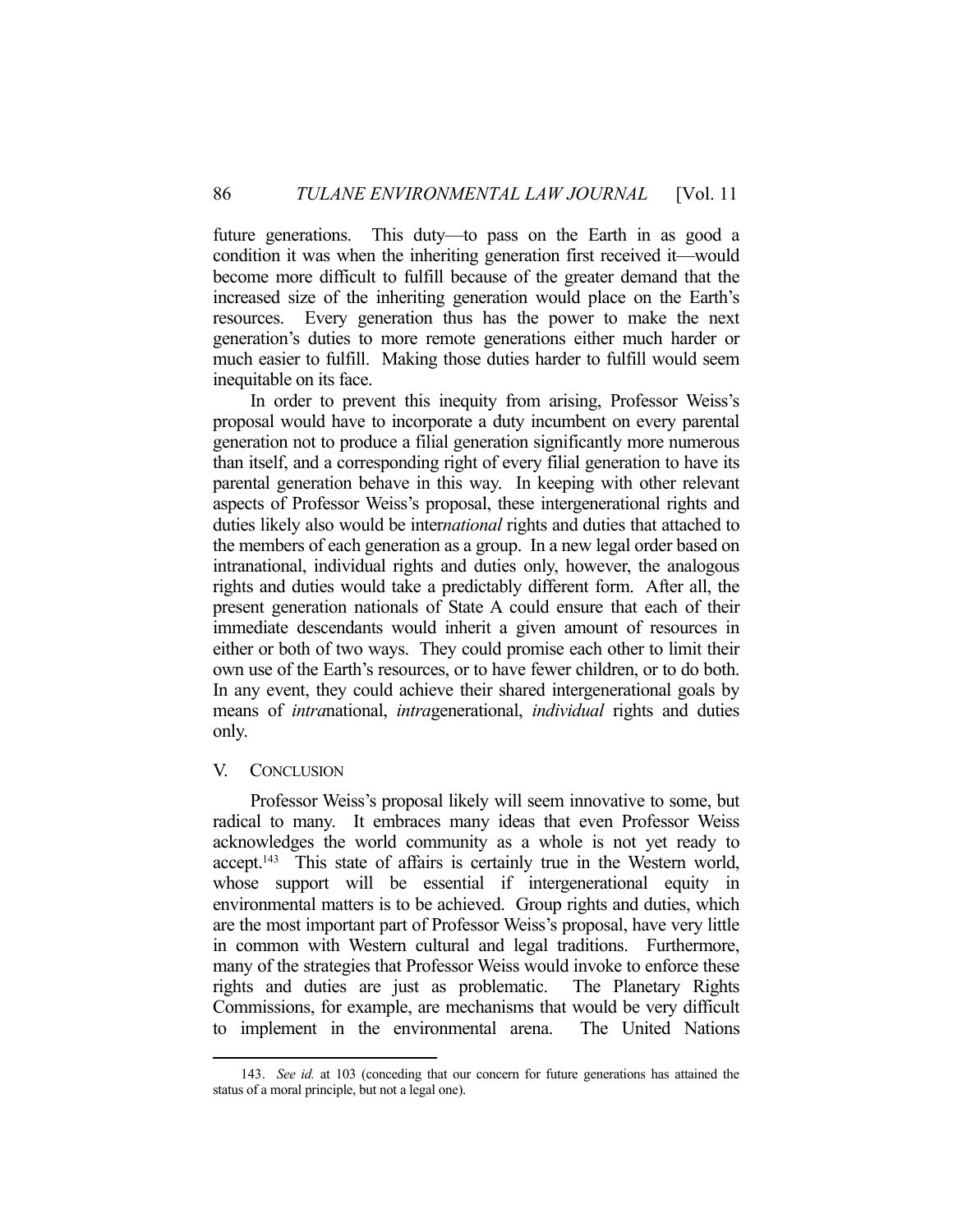Environment Programme, which originally was envisioned as a supranational regulatory agency, has proved to be anything but that.<sup>144</sup> It has foundered on the shoals of national sovereignty, which merely highlights the desirability of constructing a new legal order that will not require the peoples of the world to step outside of their own jural communities.<sup>145</sup> It is true that the various international Human Rights Commissions provide some precedent for Planetary Rights Commissions.146 Nevertheless, the former were created at the urging of the Western industrial democracies to implement Western notions of individual human rights, which are imbedded much more deeply in Western cultural and legal traditions than either group rights or individual environmental rights. With regard to the latter type of rights, despite the ongoing efforts of legal scholars and others to either discern or promote the recognition of individual environmental rights,<sup>147</sup> the existence of "a human right to a decent environment" remains controversial, as Professor Weiss herself observed.<sup>148</sup>

 The intragenerational alternative to intergenerational equity has the twin virtues of being based only on individual rights and duties and of being based on them in a solely intranational context. Its reliance only on individual rights and duties is consistent with more than two centuries of Western liberal political ideology. Its solely intranational context recognizes the importance of jural community. It is true that few if any states, either in the West or elsewhere, have domestically codified the environmentally-oriented rights and duties that would be required by even the intragenerational alternative to intergenerational equity.149 Nevertheless, the intragenerational alternative would require most countries to

 <sup>144.</sup> *Cf. id.* at 150 (noting the limited role played by UNEP).

 <sup>145.</sup> *See generally* BARKUN, *supra* note 126.

 <sup>146.</sup> *See* WEISS, *supra* note 2, at 111-13.

 <sup>147.</sup> *See, e.g.*, Mark Allan Gray, *The International Crime of Ecocide*, 26 CAL. W. INT'L L. J. 215, 222-24, 251-54, 257 (1996); Neil A. F. Popovic, *In Pursuit of Environmental Human Rights: Commentary on the Draft Declaration of Principles on Human Rights and the Environment*, 27 COLUM. HUM. RTS. L. REV. 487 (1996); Susan Emmenegger & Axel Tschentscher, *Taking Nature's Rights Seriously: The Long Way to Biocentrism in Environmental Law*, 6 GEO. INT'L ENVTL. L. REV. 545, 559-62 (1994); Kristi N. Rea, *Linking Human Rights and Environmental Quality*, *in* 4 PAPERS ON INTERNATIONAL ENVIRONMENTAL NEGOTIATION 185 (Lawrence E. Susskind et al. eds., 1994).

 <sup>148.</sup> WEISS, *supra* note 2, at 115-17; *see also* Gray, *supra* note 147, at 252-53; Supanich, *supra* note 58, at 94, 96-97.

 <sup>149.</sup> *See, e.g.*, MD. CODE ANN., Nat. Res. § 1-302(d) (1978) (declaring as policy that "[e]ach person has a fundamental and inalienable right to a healthful environment, and each person has a responsibility to contribute to the protection, preservation, and enhancement of the environment."); *cf., e.g.*, Leatherburg v. Peters, 332 A.2d 41, 43 (Md. Ct. Spec. App.) (holding that Maryland Natural Resources Code § 1-302(d) does not create new or enlarged actionable rights), *aff'd sub nom.* Leatherburg v. Gaylord Fuel Corp., 347 A.2d 826, 834 (Md. 1975).